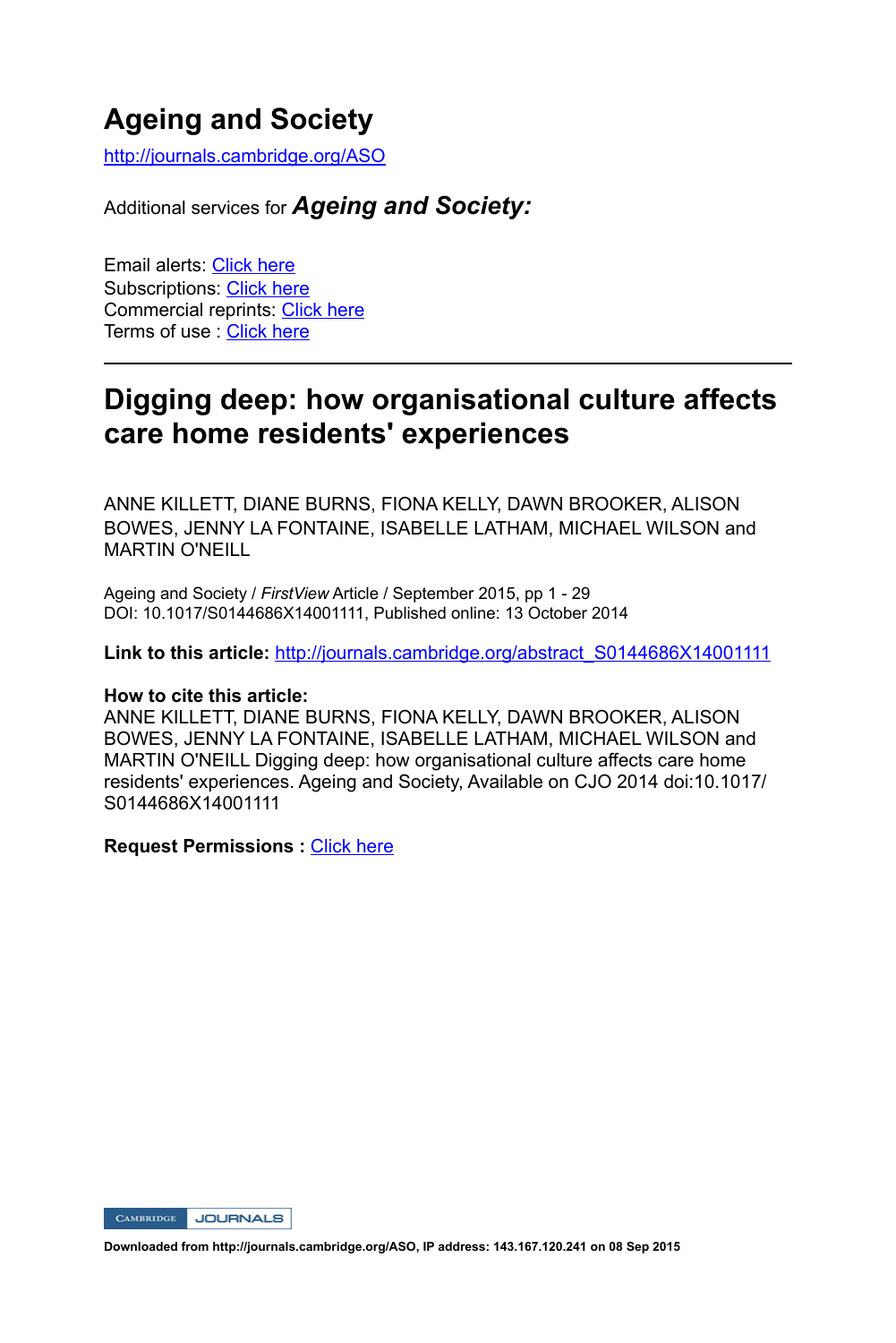Ageing & Society, Page 1 of 29. © Cambridge University Press 2014 This is an Open Access article, distributed under the terms of the Creative Commons Attribution licence (http://creativecommons.org/licenses/by/3.0/), which permits unrestricted re-use, distribution, and reproduction in any medium, provided the original work is properly cited. doi:10.1017/S0144686X14001111  $\mathbf{I}$ 

# Digging deep: how organisational culture affects care home residents' experiences

ANNE KILLETT\*, DIANE BURNS†, FIONA KELLY‡, DAWN BROOKER§, ALISON BOWES‡, JENNY LA FONTAINE§, ISABELLE LATHAM§, MICHAEL WILSON‡ and MARTIN O'NEILL¶

### **ARSTRACT**

Organisational culture of institutions providing care for older people is increasingly recognised as influential in the quality of care provided. There is little research, however, that specifically examines the processes of care home culture and how these may be associated with quality of care. In this paper we draw from an empirical study carried out in the United Kingdom (UK) investigating the relationship between care home culture and residents' experience of care. Eleven UK care homes were included in an in-depth comparative case study design using extensive observation and interviews. Our analysis indicates how organisational cultures of care homes impact on the quality of care residents receive. Seven inter-related cultural elements were of key importance to quality of care. Applying Schein's conceptualisation of organisational culture, we examine the dynamic relationship between these elements to show how organisational culture is locally produced and shifting. A particular organisational culture in a care home cannot be achieved simply by importing a set of organisational values or the 'right' leader or staff. Rather, it is necessary to find ways of resolving the everyday demands of practice in ways that are consistent with espoused values. It is through this everyday practice that assumptions continuously evolve, either consistent with or divergent from, espoused values. Implications for policy makers, providers and practitioners are discussed.

KEY WORDS *–* residential care, nursing homes, culture, quality of care, dementia.

- \* School of Health Sciences, University of East Anglia, Norwich, UK.
- † The University of Sheffield Management School, University of Sheffield, UK.
- ‡ School of Applied Social Science, University of Stirling, UK; Bournemouth University Dementia Institute, Bournemouth University.
- § Association for Dementia Studies, University of Worcester, UK; Worcestershire Health and Care NHS Trust.
- ¶ School of Social Sciences, Cardiff University, UK.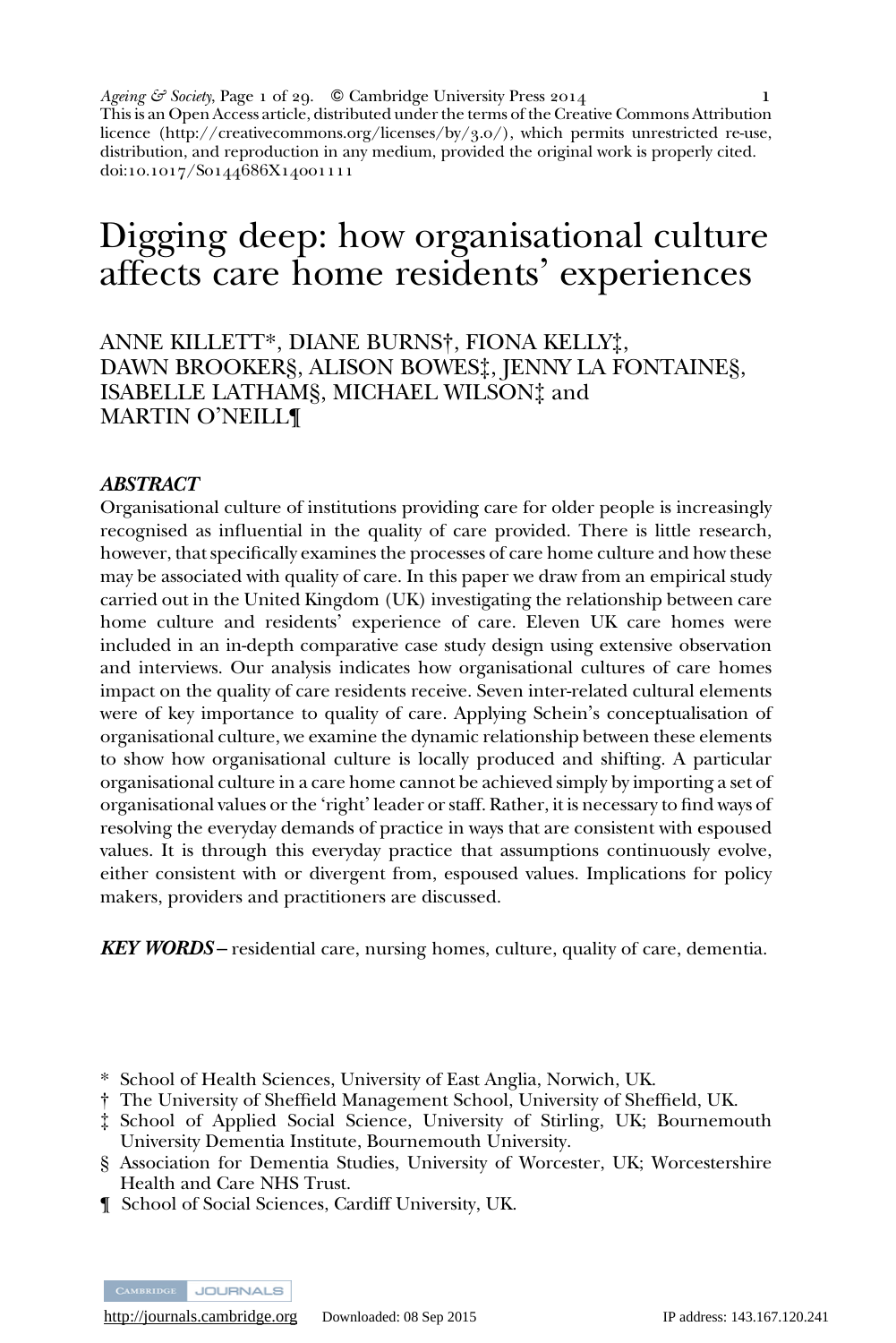## Introduction

The influence of organisational culture on performance in health and social care, in particular its impact on care experiences, is of increasing concern (Commission for Social Care Inspection  $2008$ ). The public inquiry into failures at the Mid Staffordshire National Health Service Foundation Trust was directed to examine organisational culture, and the Chairman commented that 'culture' is used as an explanation of what went wrong 'when no-one can think of anything else' (Francis  $2011$ ).

The importance of care home culture for people living with dementia has long been recognised as a key concept in the provision of good care. Kitwood (Kitwood and Benson  $1995$ ; Kitwood and Bredin  $1992$ ) contrasted the New and Old Cultures of Dementia Care, examining the underlying beliefs and assumptions about the nature of dementia and the day-to-day behaviours associated with these in practice. He emphasised the importance of authentic contact and communication between the person with dementia and the carer, with relationships developing through day-to-day interactions, and these relationships supporting the sense of identity of the person with dementia (Kitwood  $1997$ ). He proposed that interactions had the potential to either uphold or undermine the personhood of people with dementia. Crucially, he proposed the more damaging interactions were related to the care culture rather than being intentional.

Organisational culture emerged as a field of study from the 1970s onwards primarily as a study of the role of leadership in organisations (Scott et al.  $a_0$ <sub>2</sub>, and as a counterpoint to scientific management approaches (Bellott  $2011$ ). Schein (1990) proposed a definition of organisational culture in order to underpin further research into the observation, measurement and application of the concept. The theoretical perspective of the author ( $e.g.$ ) modern or post-modern) will suggest a particular meaning and purpose for studying organisational culture, such as providing a management tool or revealing dynamics of power (Hatch and Cunliffe  $2013$ ). Schein (1990). defined organisational culture as a pattern of shared basic assumptions developed by a group and found to work as it adapts to problems, and taught to new members as the correct way to perceive, think and feel. The strength and internal consistency of such a culture will relate to the stability and longevity of the group, the intensity of shared experiences, and the strength and clarity of assumptions held by leaders. In Schein's definition, culture is manifest at three levels: visible artefacts; values, norms and attitudes; and assumptions. Artefacts include those that can be observed such as what people wear, how they speak to one another, the physical environment and documented policies, and less tangible artefacts including stories told about the organisation. Schein warned that all such artefacts, while observable, are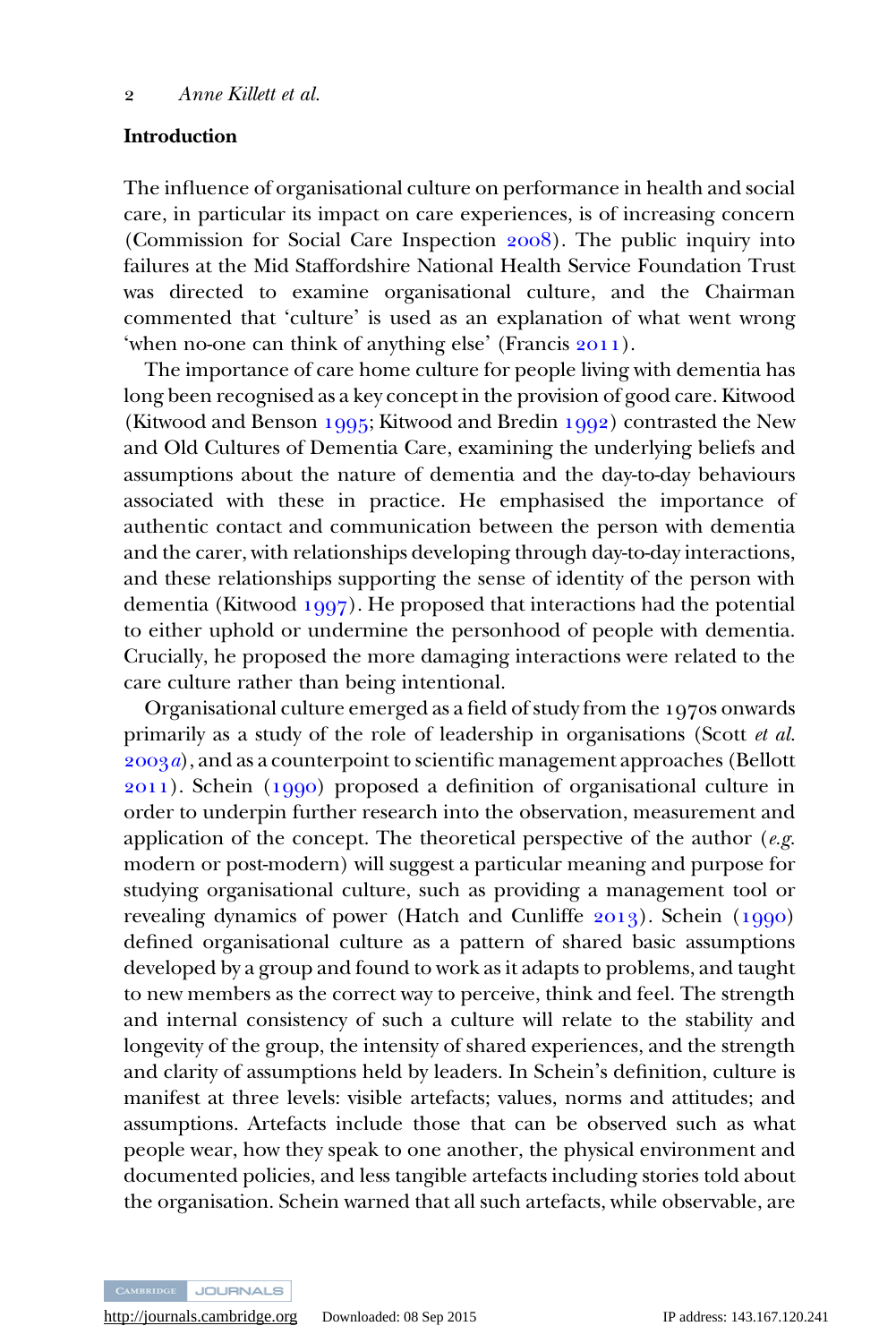difficult to interpret as the onlooker may not react to them in the same way as the group member. Digging deeper, the values of the culture, including norms, ideologies and philosophies, may be revealed in how people describe their thoughts and feelings about the organisation. The underpinning assumptions may have started as values that come to be taken for granted as they are consistent with solutions to problems that the group deals with over time. Such values become increasingly closed to discussion and may then become unconscious assumptions. Therefore group, organisational, culture is understood as a learned response to the tasks a group has to perform.

#### Background

Having investigated the body of research explicitly examining organisational culture in care homes, it is evident that the concept of organisational culture has been used in two related ways in research in these settings. Firstly, there has been a move to identify and promote an 'ideal' culture for care and, secondly, there are related but distinct efforts to develop instruments to examine organisational culture and possible associations with performance, outcomes and the management of change.

In health care, no simple relationships between culture and performance have been found, rather the evidence indicates that culture, performance and the relationships between them are multi-faceted (Scott *et al.*  $2003b$ ). In the United States of America (USA), social movements supporting 'Culture Change' towards resident-centred care emerged in the early 1990s (Banaszak-Holl *et al.* 2013) and there are now a range of models of nursing home culture change (Sterns, Miller and Allen  $2010$ ). As this movement has gained momentum, a body of research has grown using the Competing Values Framework (CVF) and associated tool (Organizational Culture Assessment Instrument (OCAI)) in efforts to track the progress and impact of the movement. The OCAI categorises organisational culture using the competing values of flexibility versus rigidity and internal focus versus external focus and differentiates four core cultural types: group, developmental, hierarchical and market (Cameron and Quinn 2006).

Using the CVF approach, Scott-Cawiezell *et al.* ( $2005$ ) carried out over  $1,700$  staff questionnaires with a sample drawn from  $31$  nursing homes (Scott-Cawiezell et al.  $2005$ ). They hypothesised that a 'group' culture in nursing homes would be best able to achieve and sustain improvements. Previous experience in practice, however, led them to expect that strongly hierarchical organisational cultures would be most common in the nursing home sample. Contrary to their expectation, they found group culture was the most frequently reported culture type, reported in  $84$  per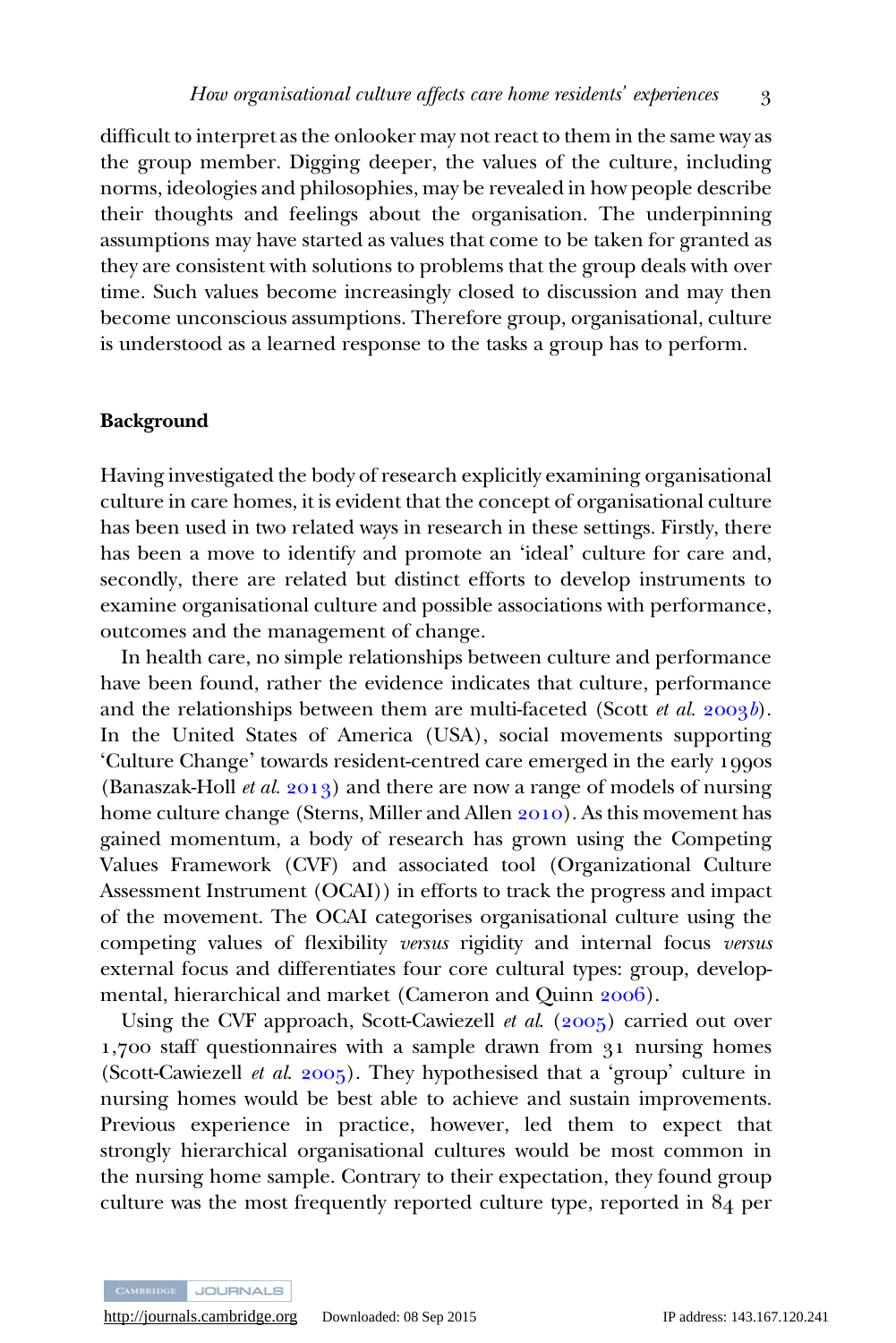cent  $(N = 26)$  of the homes studied. They concluded this showed greater opportunity for quality improvements in the sector than previously thought. Banaszak-Holl et al.  $(2013)$  surveyed 1,056 nursing homes with a CVF instrument, comparing the cultural values of homes with espousal of 'Culture Change'. They found that although most nursing homes do not report that they are affiliated to the culture change movement, many do report high levels of values that are consistent with the movement, in particular, valuing employee participation. They conclude there is more to examine about the relationship between espoused organisational values and those held by smaller teams and individual staff. An Australian study has measured relationships, communication, teamwork and leadership in care homes to begin to investigate care home culture. The study combined surveys of staff and of family members and 30-minute structured observations of care quality (Etherton-Beer, Venturato and Horner 2013). Although many participants were positive about the levels of relationships, communication, teamwork and leadership, there was variation both within and between facilities.

In contrast, Tyler and Parker  $(2011)$  used a qualitative approach to investigate the relationship between teamwork and organisational culture in long-term care settings in the USA. They argued that teamwork was a key component of supporting direct care workers in the stronger and more autonomous relationships with residents required to achieve resident-centred care. Long-term care settings were purposively sampled for high and low teamwork, and staff were interviewed. High teamwork was found to be associated with positive attitudes between staff and these were also modelled by managers. Low teamwork was associated with negative attitudes between staff and with staff setting themselves apart from negative attitudes they ascribed to others. The authors point out that culture change is an on-going process needing support at all levels, raising the question of what it is that enables some managers to model positive cultural attitudes (Tyler and Parker 2011).

The My Home Life movement in the UK has been aligned with the culture change movement in the USA (Meyer and Owen  $2008$ ). The My Home Life movement, founded on extensive review of research, promotes collaboration between stakeholders including the care industry and academics, and aims to influence culture within care homes through leadership, management and expertise, but also more broadly in society so that residence in a care home is seen as a positive option. The My Home Life programme has identified 'positive culture' as an important element in the complex work of providing high-quality care (National Care Homes Research and Development Forum 2007).

In one of the few UK empirical studies examining organisational culture and care provision, Kirkley *et al.* (2011) defined organisational culture (after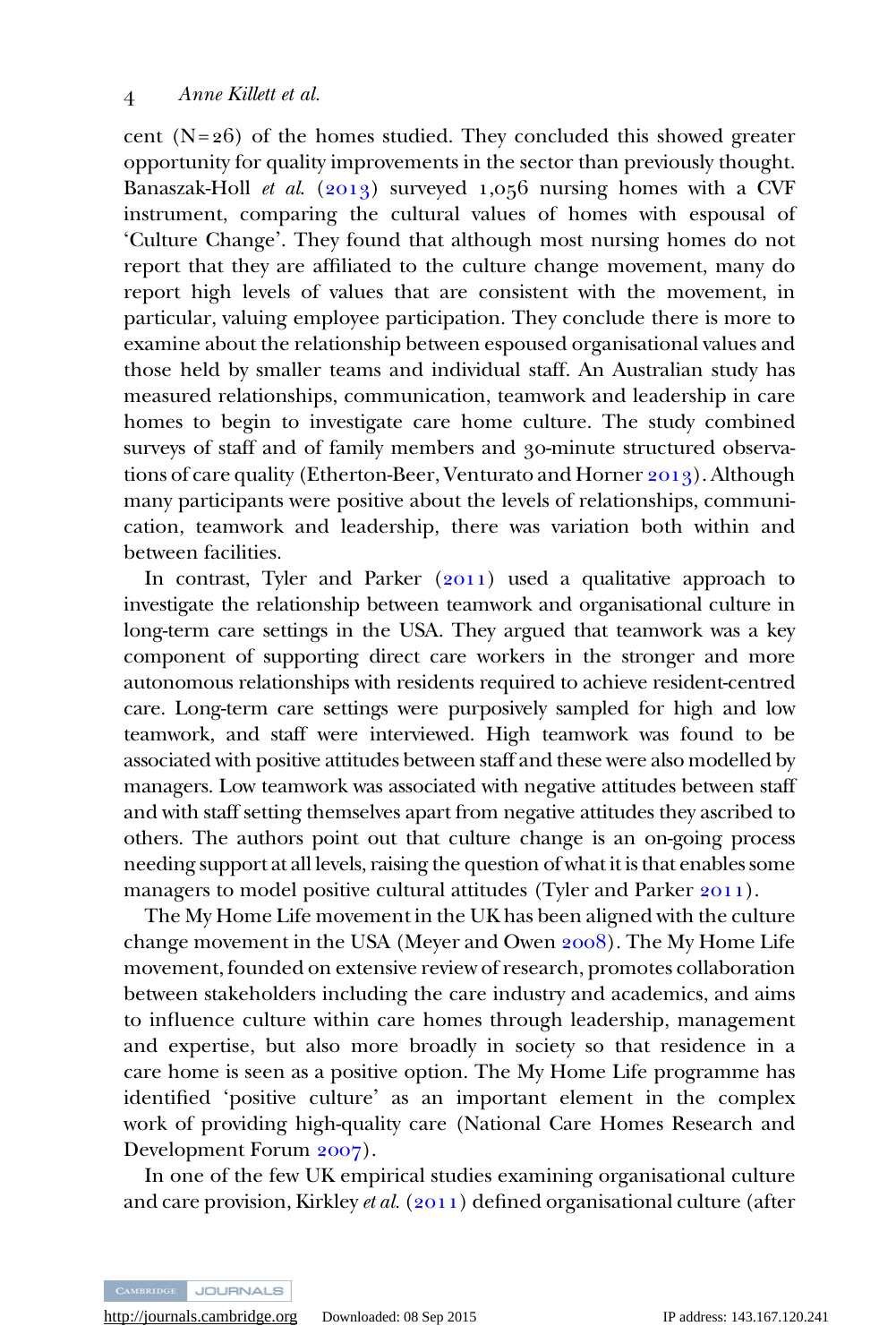Harrison and Stokes  $1992$ ) as shared beliefs, values, rituals and myths that influence behaviour and decisions. Using qualitative methods, they examined the role of organisational culture in supporting or undermining person-centred care for people with dementia in respite care settings. They found that only a minority of participants in respite care settings spoke explicitly about organisational culture, yet many implied that aspects of organisational culture played a part in preventing or facilitating personcentred care. They identified five aspects of organisational culture influencing person-centred care (understanding of person-centred care, attitudes to service development, service priorities, valuing staff and a solution-focused approach). They argue that person-centred approaches are far from embedded in short-term respite care settings and organisations should recruit staff with values that are consistent with person-centred approaches.

Research explicitly investigating organisational culture and long-term care settings includes largely US-based quantitative work, with existing research almost exclusively considering espoused values. A review of quantitative instruments for examining organisational culture found that the instruments reviewed failed to deal effectively with unspoken assumptions (Scott et al.  $2003a$ . Scott et al. (2003a) argue that research instruments chosen need to be consistent with the underpinning conceptual approach taken to organisational culture. The analysis of Kirkley *et al.* ( $2011$ ) is based on interviews and focus groups with professionals, and therefore provides data on participants' accounts about culture, values and practices, but without examining these in action. There is a need for investigation of relationships between espoused values, unconscious assumptions and behaviour, and an approach that engages with the layered and diffuse nature of organisational culture, to realise the potential of the concept to inform our understandings and develop practice.

#### Study rationale

We have worked from Schein's  $(1990)$  conceptualisation of organisational culture because the emphasis on the role of shared unconscious assumptions has the potential to go beyond defining culture as 'the way things are done around here' (Scahill 2012) towards exploring underlying reasons and potential resistance to change (Scott *et al.*  $2003b$ ). We chose research methods that would allow interrogation of expressed values, behaviour and practices because participants may not either recognise or choose to reveal contradictory values and behaviours (Kirkley et al.  $2011$ ). There is a need to examine the relationship between espoused values of organisations and the

<http://journals.cambridge.org> Downloaded: 08 Sep 2015 IP address: 143.167.120.241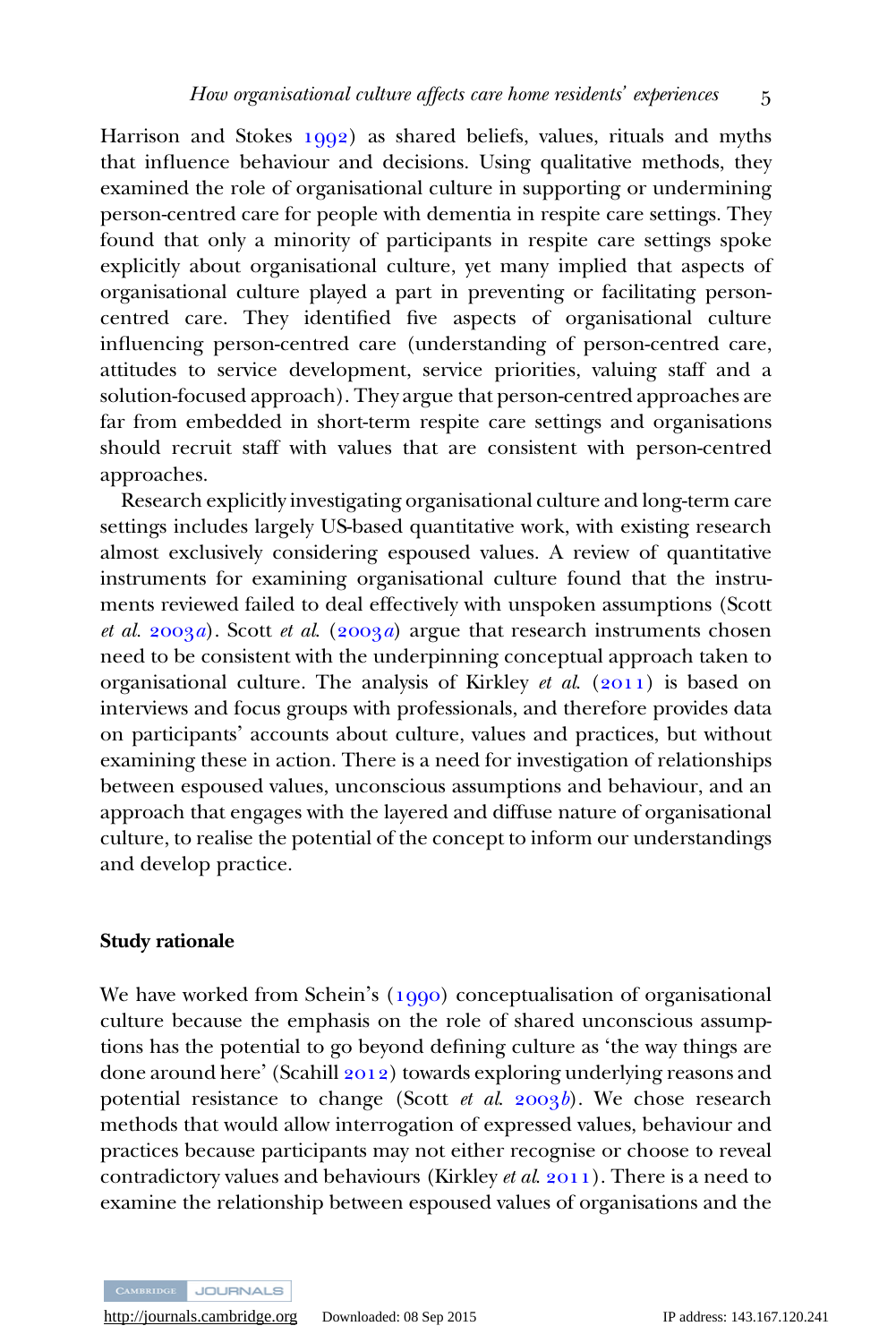values held by individual staff (Banaszak-Holl et al.  $2013$ ). People with dementia who have complex needs have not typically been consulted about their experiences of care, and yet are likely to be highly sensitive to the artefacts of organisational culture (Kitwood and Benson  $1995$ ; Kitwood and Bredin  $1992$ ). Sensitive observation of their care offers particular critical insights (Brooker et al.  $2013$ ). Comparative case study methodology provided a methodological framework for the combination of interview, structured and semi-structured observation methods that were consistent with the conceptual approach.

This study examined links between organisational culture and residents' experiences of care and identified seven elements of care home culture associated with quality care. The final report of the study is available on the Preventing Abuse and Neglect in Care of Older Adults website (Killett et al. ). Our paper contributes to the literature by examining the dynamic creation of culture as shaped by local and broader contexts. The report sets out and illustrates in detail and depth the elements of a positive care culture. In this paper we examine the interplay as assumptions and values are shaped in practice, while reciprocally shaping that practice and the organisational culture.

## Methods

The study addressed the research question: 'What are the individual circumstances, organisational cultures and practices most likely to encourage, or inhibit, the provision of high-quality care for older people living in residential and nursing homes?' In order to address this question, we examined experiences of care that reflected both high-quality care and poor care, including abuse, neglect and loss of dignity. The following definition of person-centred care informed the understanding of high-quality care:

Person-centred care values all people regardless of age and health status. It is individualised, it emphasises the perspective of the person with dementia and stresses the importance of relationships. The primary outcome of person-centred care for people with dementia is to maintain their personhood, in the face of cognitive decline. (Brooker and Surr  $2005$ : 13)

# Design

This study had three phases: contextualising work, case study and cross-case analysis (Killett *et al.* 2013). This paper draws on data from the case study research and cross-case analysis. The case study method provided structure for systematic collection and analysis of a range of data from different sources (Stake 2005) to provide in-depth understanding of context and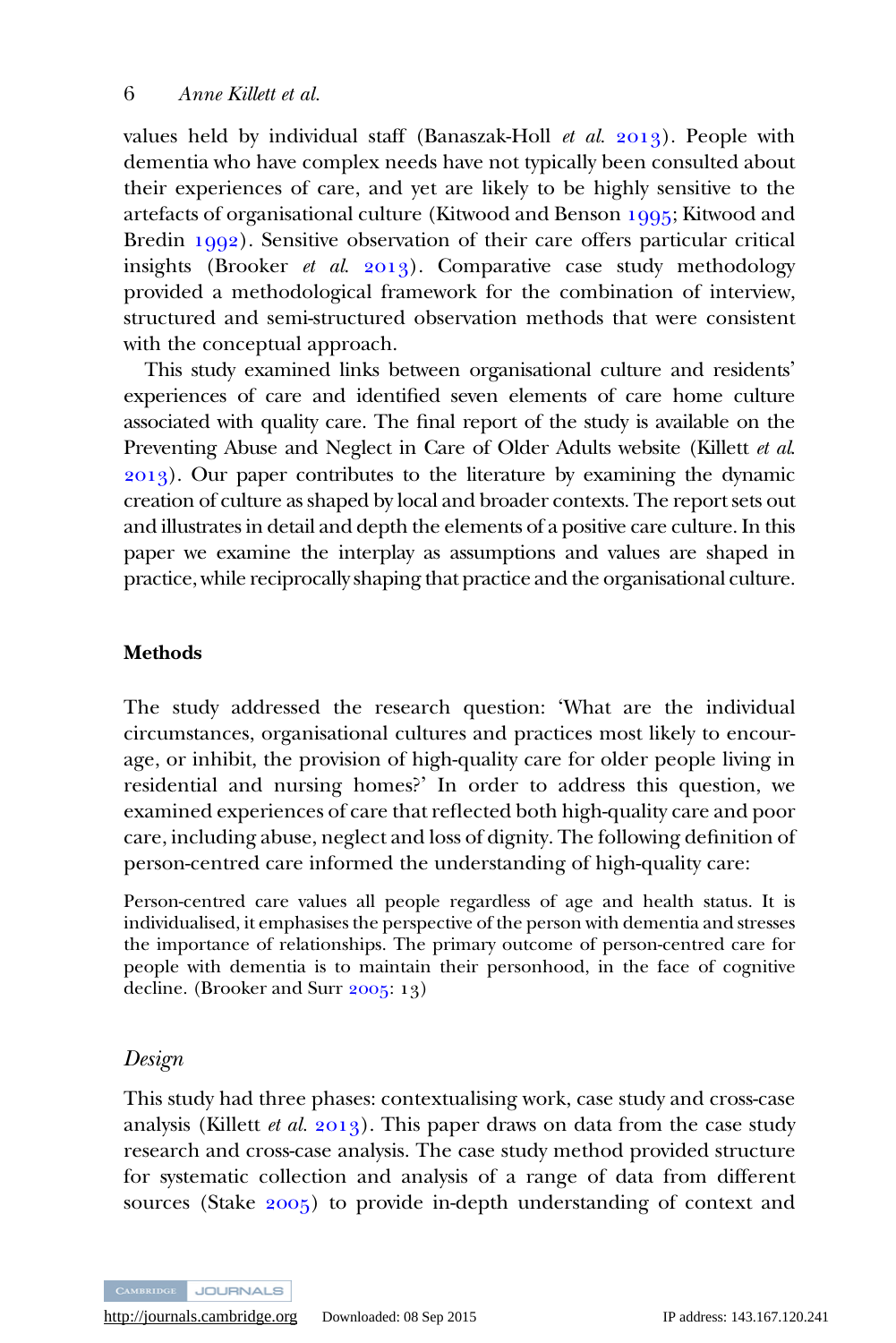relationships (Colon-Emeric et al. 2010; Wright et al. 2009). It provided a framework to support the combination of qualitative observation and interview approaches with structured observations of care experiences from a person-centred perspective. Panel groups representing older people with experiences of care, care staff and care home managers were involved at key stages to refine the focus, methods, analysis and findings development. This element of participative research aimed to actively involve the group of people most affected by the research topic so that their priorities, insight and experience could shape the research (Burns et al.  $2014$ ).

# Context of the study: UK provision of residential and nursing care for older people

Residential care in the UK is provided by a combination of for-profit and notfor-profit organisations. The majority of care is purchased by the local authority contracting with the provider and collecting a contribution from the resident according to financial means (Hancock and Hviid  $2010$ ). However, a significant minority  $(45\%)$  of care home places are occupied by people paying for themselves (Care Quality Commission 2012).

## Case study sample

The 'cases' studied were residential care homes or nursing homes. In some cases the data collection incorporated the whole of the home. In others it focused on specific units within the home where distinct units were delineated by organisational factors such as separate staff teams or distinct resident populations. Eleven care homes participated from across England, Wales and Scotland between September 2011 and August 2012. Sampling was purposive and strategic to address the following differences in care home provision: size and business model of provider organisation; care home size, location and registration; care needs and funding of the resident population, as we considered these characteristics to be relevant to organisational culture. For summaries of each care home's characteristics, see [Tables](#page-8-0) 1 and  $\overline{2}$ . Of the sample of care homes, six were located in England, three in Scotland and two in Wales. Four research teams carried out the case studies between them, with a research co-ordinator facilitating consistent data collection, analysis and cross-case analysis.

## Data collection

Case study data collection began with the Person Interaction Environment Care Experience in Dementia (PIECE-dem) observational framework, and was followed by qualitative observations, interviews and documentary

<http://journals.cambridge.org> Downloaded: 08 Sep 2015 IP address: 143.167.120.241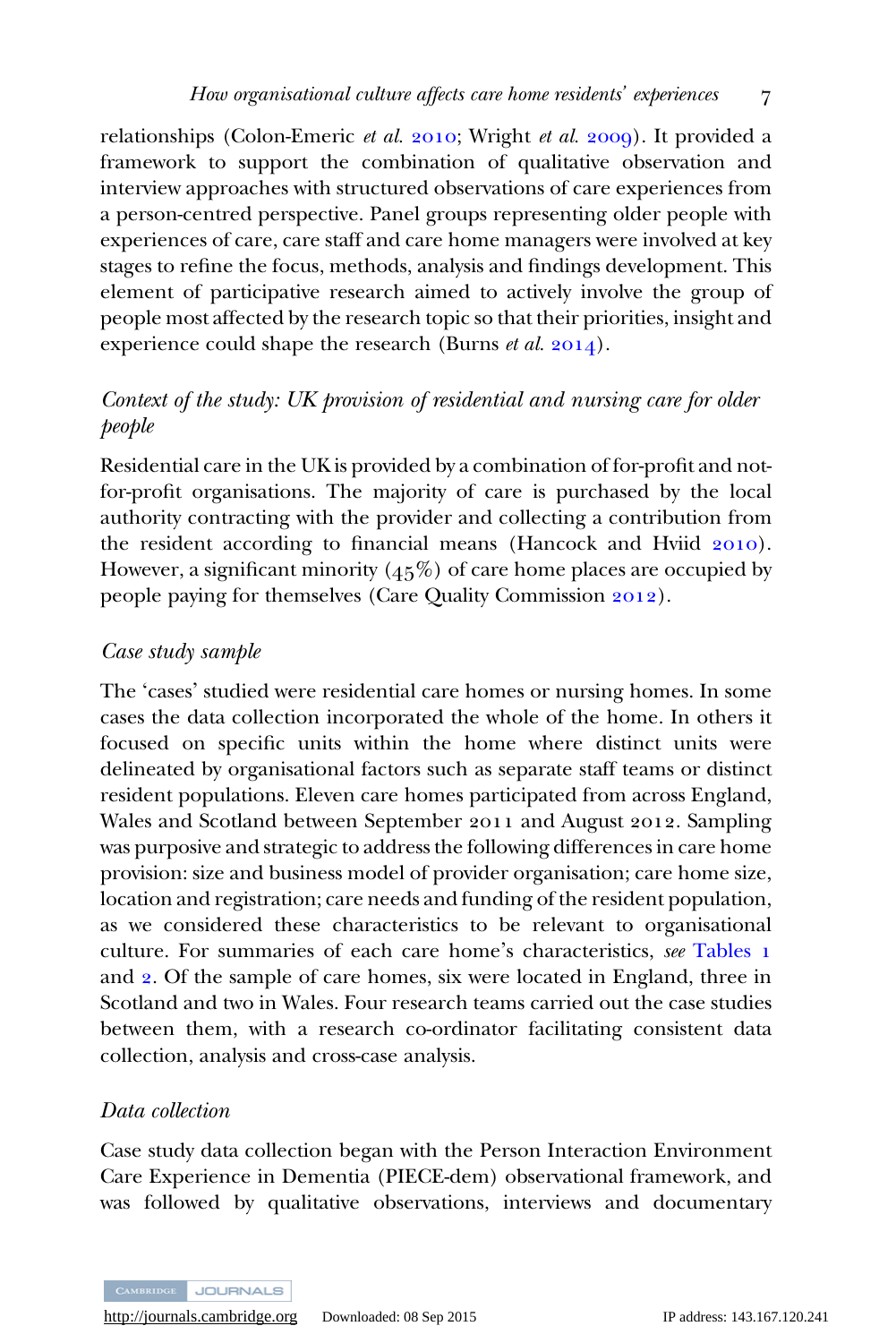$\infty$ 

| Care home<br>pseudonym | Owning organisation/<br>business type | Size of owning<br>organisation | Size of home<br>(number of residents) | Registration type and any<br>specialist provision | Fee band charged per<br>resident <sup>1</sup>           |
|------------------------|---------------------------------------|--------------------------------|---------------------------------------|---------------------------------------------------|---------------------------------------------------------|
| Mantle View            | Not for Profit                        | Large, national                | $49 - 69$                             | Care with nursing                                 | B-C (residential);<br>F (Dementia care with<br>nursing) |
| Chamomile Place        | For profit                            | Small, local                   | $25 - 49$                             | Care                                              | B                                                       |
| Sage Court             | For profit                            | Single                         | Under 25                              | Care, specialist dementia                         | $C-D$                                                   |
| Lovage View            | For profit                            | Large, national                | $49 - 69$                             | Care with nursing                                 | C                                                       |
| Marjoram Place         | Not for profit                        | Large, national                | Under 25                              | Care, specialist dementia                         | D                                                       |
| <b>Chives Court</b>    | Local authority                       | Medium                         | $25 - 49$                             | Care                                              |                                                         |
| <b>Tansy View</b>      | Not for profit                        | Large, national                | $25 - 49$                             | Care                                              | B                                                       |
| <b>Bergamot Place</b>  | For profit                            | Large, national                | Under 25                              | Care with nursing, specialist I<br>dementia       |                                                         |
| Thyme View             | Not for profit                        | Small, national                | $49 - 69$                             | Care with nursing, specialist B-G<br>dementia     |                                                         |
| <b>Hyssop Place</b>    | Not for profit                        | Large, national                | $49 - 69$                             | Care, specialist dementia                         | A (local authority-funded):<br>D (self-funded)          |
| Angelica Court         | Not for profit                        | Medium, national               | $49 - 69$                             | Care with nursing                                 | $B-F$                                                   |

<span id="page-8-0"></span> $\texttt{Table 1.}$  Care homes taking part as case study sites and their key characteristics

*Note*: 1. For fee bands, *see* Table 2.

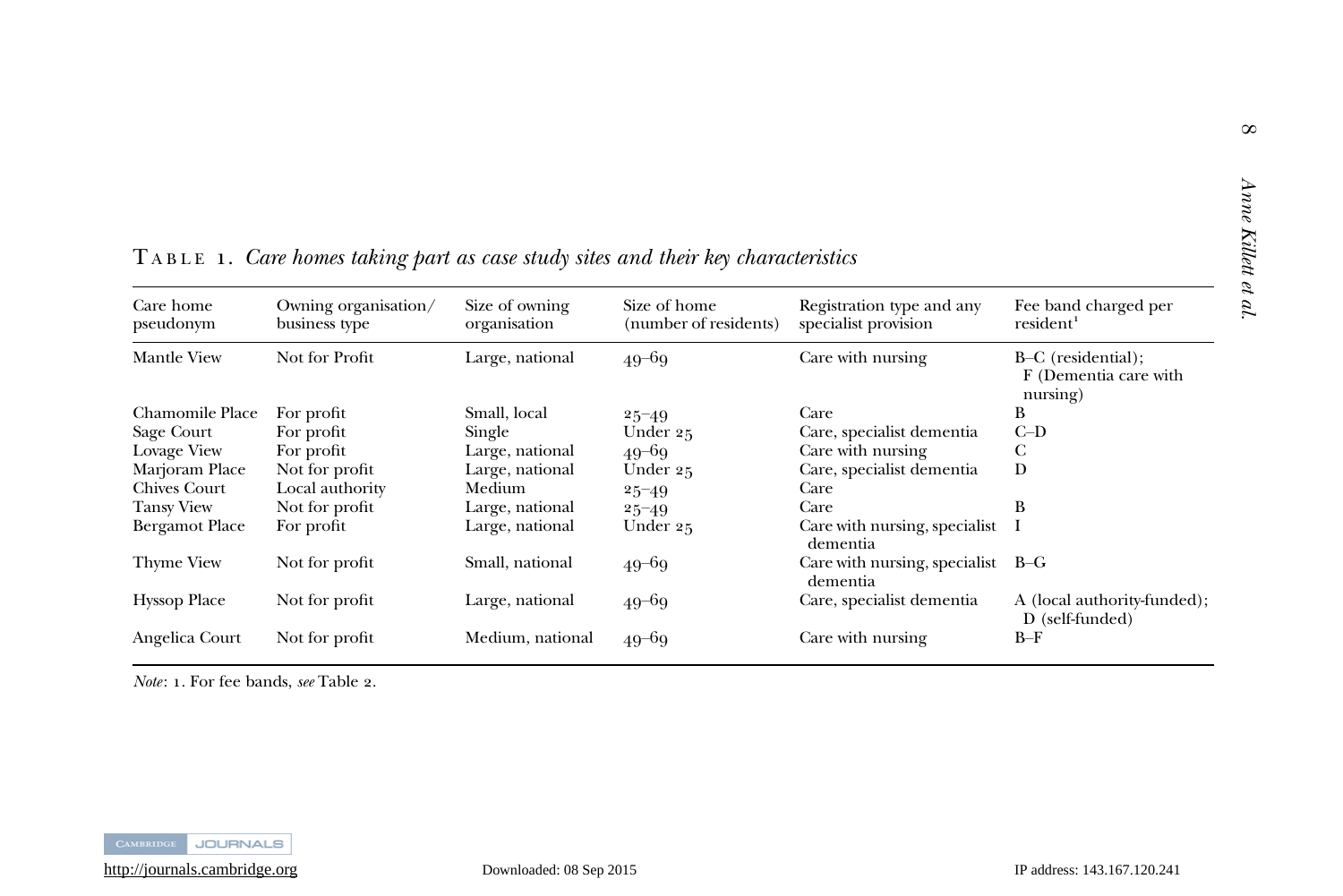| Band | Fee per week $(\pounds)$ |
|------|--------------------------|
| Α    | 300-400                  |
| B    | $401 - 500$              |
| C    | $501 - 600$              |
| D    | $601 - 700$              |
| E    | $701 - 800$              |
| F    | 801-900                  |
| G    | $901-1,000$              |
| Н    | $1,001-1,200$            |
|      | $1,201-1,400$            |

<span id="page-9-0"></span>TABLE 2. Key for fee bands

analysis. There was some flexibility in this plan to respond to circumstances in each individual setting.

The PIECE-dem observational framework is designed to give insight into the care experiences of residents who may have considerable difficulty communicating their needs through cognitive impairment caused by dementia or through frailty. The PIECE-dem framework is set out in detail in Brooker *et al.* (2013). In summary, two researchers observe the care experience of four residents in alternate  $15$ -minute blocks over a two-day period, with the aim of capturing a typical waking day for each individual. Using one-minute time-frames, the researchers take qualitative notes of their observations of the person, their interactions with others and their engagement with their environment. The PIECE-dem observation data were analysed to identify key care experiences, events and people that enacted elements of organisational culture such as norms of practice, routines, rituals or understandings of care. These data were used to help direct the focus of the qualitative phase of data collection in each case study. Qualitative data collection included general observations of life in the home, collection of documentary data (such as policies, staff rotas, management memos, etc.) and semi-structured interviews  $(3-15$  per case study) with a purposive sample of staff, residents, relatives and visitors to the home. Through this approach, organisational culture was examined both from 'bottom up', grounded in the care experiences of the most vulnerable residents and the work of care staff, and from the 'top down' via discussions and fact finding with managers and senior staff.

### Data analysis

The dataset for each case study, including observation data, interview transcripts, documents, and researcher field notes and reflections was anonymised and stored electronically on a shared NVivoq database. Within-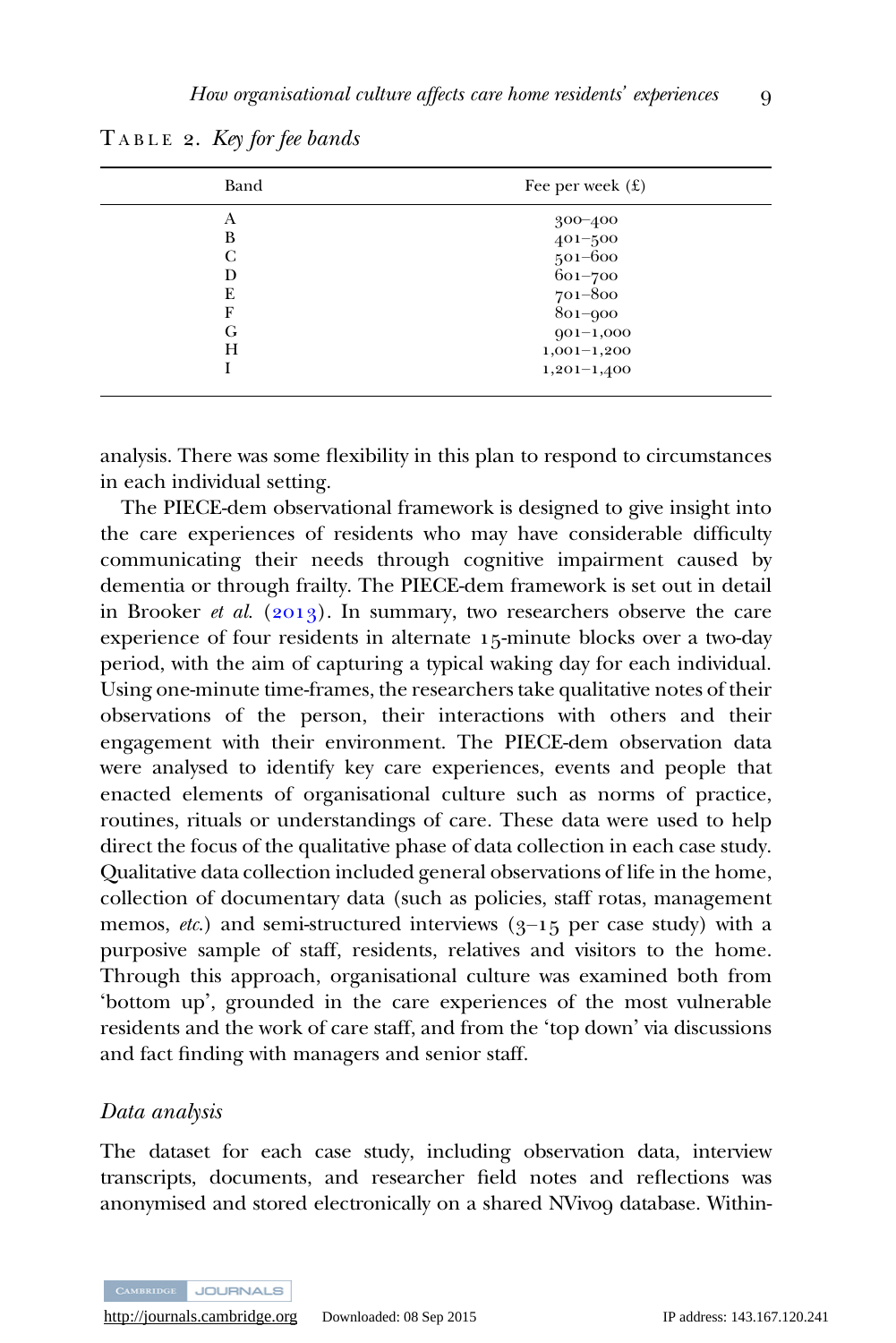case analysis through systematic, iterative cycling (Eisenhardt  $1089$ ; Eisenhardt and Graebner  $2007$ ) was used to establish and test out understandings of the relationship between key indicators, organisational culture and experience of care. A set of propositions was developed following the within-case analysis of the first four case studies (see [Table](#page-11-0)  $_3$ ) and these were then refined by cross-case analysis and in subsequent case studies.

For cross-case analysis, researchers used a common coding frame generated from the propositions, identifying key themes addressing the research question, and this was used to re-examine the data, searching for re-occurring or common patterns. The propositions generated from the early within-case analyses guided the comparisons that were made. The process of comparison included seeking corroborative and contradictory evidence to support, refine or oppose the propositions, as well as to ensure that the analysis captured the subtlety of the situations in care homes. This process continued until no new insights emerged and the key themes appeared developed as far as the data would allow. The analysis process is illustrated in [Figure](#page-12-0) 1. [Table](#page-13-0)  $4$  shows the final propositions, and the identified cases further analysed for supporting and contradictory data.

The trustworthiness (Guba and Lincoln  $1\alpha/81$ ) and rigour (Morse *et al.*) ) of the analysis was ensured by continuous cross-checking between the researchers, and procedures within the analytical process, including thorough exploration of contrary findings and the iterative development of the analysis. This was achieved through document sharing, email correspondence, regular teleconferences and face-to-face meetings between the four research teams.

## Ethical conduct

This study raised two particular ethical issues in addition to issues of confidentiality, anonymity, voluntary participation and prevention of harm. The research site was a home and workplace in which clearly some individuals would not choose to be involved in the study, and a number of potential participants had moderate to severe cognitive difficulties.

We sought written consent from potential participants. We only continued with case study research in care homes where sufficient staff and residents gave consent for the range of core practices and activities in a home to be observed while protecting those who did not consent from its impact. Every effort was made to conduct research in spaces and at times involving only those who had consented  $(e.g.$  by ensuring non-consenting staff were working in a different area, not collecting data regarding non-consenting individuals and halting research activity if it appeared the presence of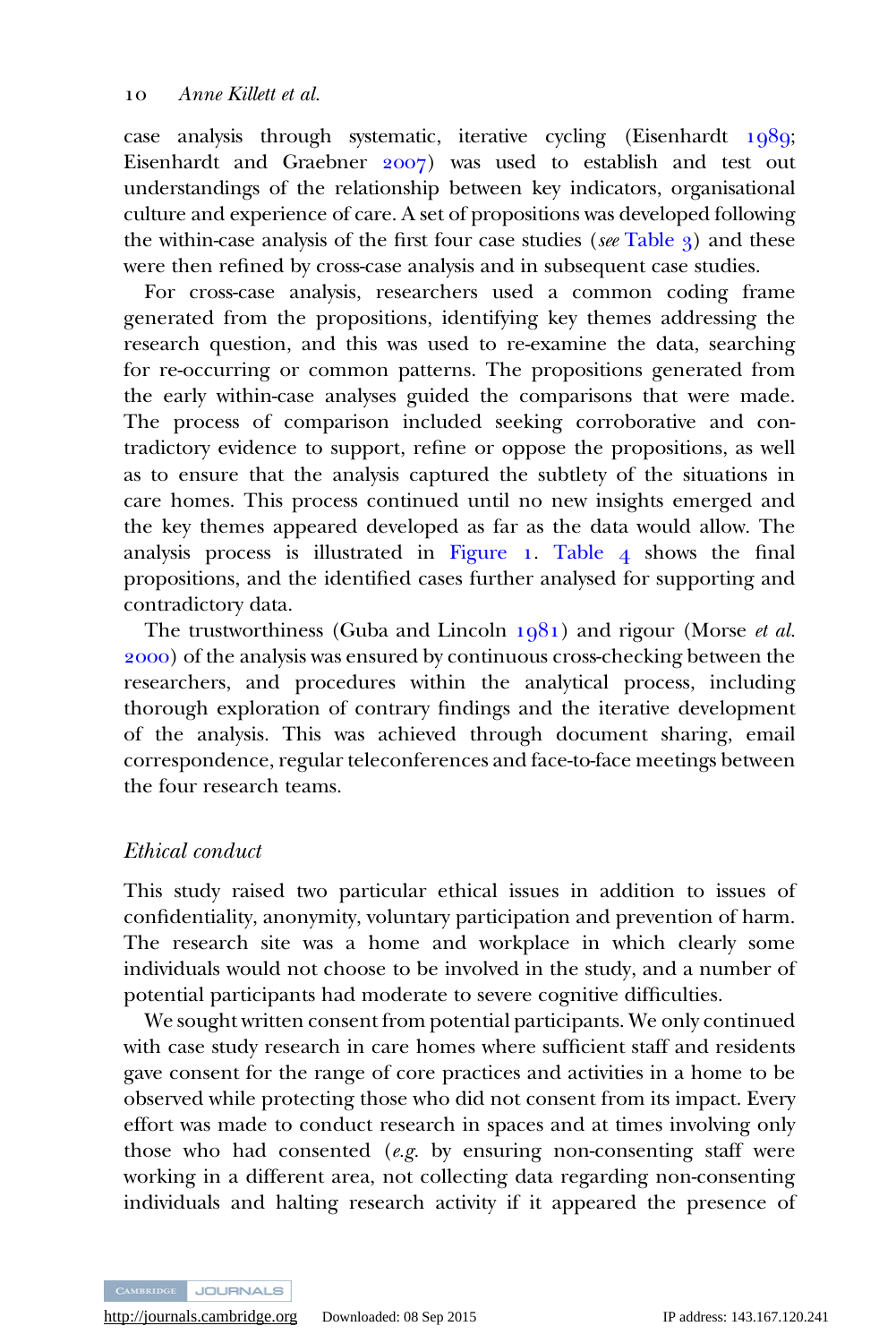| Case study 1                                                                                                                                                                                                                                                                                                                                                                                                                                                                  | Case study 2                                                                                                                                                                                                                                                                                                                                                                                                                                                                                                                                                                                                                                                                                                                                                                                                                                                                                                                                                                                                                                                       | Case study 3                                                                                                                                                                                                                                                                                                                    | Case study $4$                                                                                                                                                                                                                                                                                                                                                                                                                                                                                                                                                                                                                                                                                                                                                                                                                                                                                                                                                                                                                                                                                                                                                                                                                    |
|-------------------------------------------------------------------------------------------------------------------------------------------------------------------------------------------------------------------------------------------------------------------------------------------------------------------------------------------------------------------------------------------------------------------------------------------------------------------------------|--------------------------------------------------------------------------------------------------------------------------------------------------------------------------------------------------------------------------------------------------------------------------------------------------------------------------------------------------------------------------------------------------------------------------------------------------------------------------------------------------------------------------------------------------------------------------------------------------------------------------------------------------------------------------------------------------------------------------------------------------------------------------------------------------------------------------------------------------------------------------------------------------------------------------------------------------------------------------------------------------------------------------------------------------------------------|---------------------------------------------------------------------------------------------------------------------------------------------------------------------------------------------------------------------------------------------------------------------------------------------------------------------------------|-----------------------------------------------------------------------------------------------------------------------------------------------------------------------------------------------------------------------------------------------------------------------------------------------------------------------------------------------------------------------------------------------------------------------------------------------------------------------------------------------------------------------------------------------------------------------------------------------------------------------------------------------------------------------------------------------------------------------------------------------------------------------------------------------------------------------------------------------------------------------------------------------------------------------------------------------------------------------------------------------------------------------------------------------------------------------------------------------------------------------------------------------------------------------------------------------------------------------------------|
| 1. The use of the physical environment<br>is likely to be most effective when the<br>intentions and model/orientations to<br>care are explicitly considered by care<br>home staff.<br>2. Coherence/unity of vision between<br>the manager and the senior care team<br>is crucial in implementing change<br>amongst the staff group.<br>3. How best to address poor practice<br>amongst care workers (disciplinary/<br>dismissal/replacement or re-<br>training/enculturation. | 1. A culture that pursues change<br>towards the goal of positive care<br>experiences (rather than<br>organisation-oriented needs) will<br>achieve positive care experiences.<br>2. A culture that pursues (and<br>understands) change as on-going<br>and long term, will achieve positive<br>care experiences.<br>3. A culture that facilitates and enforces<br>a sense of community will produce<br>positive care experiences for<br>residents.<br>4. A community culture is possible<br>without a shared faith basis, or<br>'ready-made' community at its core.<br>5. When staff are empowered to act<br>autonomously on behalf of residents,<br>care experiences will be positive.<br>6. When staff teams demonstrate<br>person-centredness, residents will<br>experience positive care<br>experiences.<br>7. When person-centredness is the<br>criterion for recruitment of staff.<br>care experiences will be positive.<br>8. When activity and engagement are<br>viewed (and enabled to be) integral<br>tasks of care, care experiences will be<br>positive. | 1. How managing<br>external factors<br>impact on care.<br>2. How layout,<br>design, space<br>and their use<br>impact on care.<br>3. How a sense of<br>community<br>within the home<br>impacts on care.<br>4. How change is<br>managed and its<br>impact on care.<br>5. How risk is<br>constructed and<br>its impact on<br>care. | 1. There is a culture of custodianship that<br>indirectly supports good care<br>experiences. Particularly when the senior<br>team interacts with outside agencies.<br>2. The senior team works 'behind the<br>scenes-fixing things' and challenging/<br>fighting what they view to be ageist and<br>discriminatory elements of systems within<br>which care homes operate.<br>3. There can be a range of mechanisms and<br>strategies useful/crucial in<br>communicating and reinforcing care,<br>core values, beliefs and practices.<br>4. Where values and beliefs are<br>fundamentally shared about care (e.g.<br>where person-centred/spirituality and<br>religious missions overlap), structural,<br>organisational paradoxes and differences<br>can be transcended.<br>5. Managing the appearance of care or/and<br>quality of care can detract from providing<br>person-centred care.<br>6. A business/organisational focus on<br>managing the 'appearance of care' is<br>important for running a care home and<br>in meeting/managing the expectations<br>of a range of stakeholders. Over focus,<br>however, can detract attention away from<br>person-centred care as valued by<br>individual residents and care staff. |

# <span id="page-11-0"></span> $\texttt{Table 3.}$  Initial propositions from case studies 1–4

 $\overline{1}$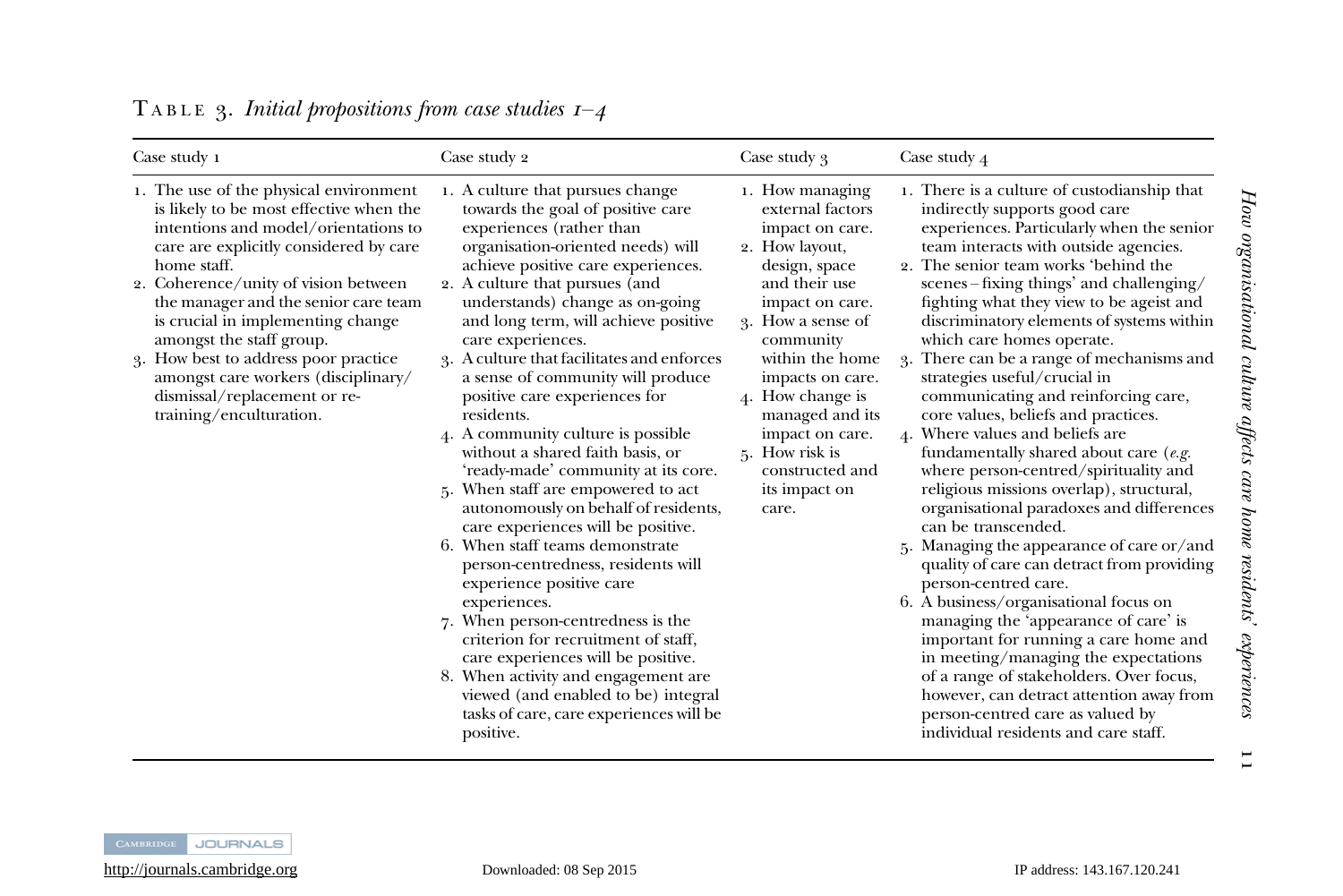<span id="page-12-0"></span>

studies 1–4 taken into next round of case study research

Propositions refined in final cross-case analysis

Figure 1. Choice analytical process.

Note: PIECE-dem: Person Interaction Environment Care Experience in Dementia.

the researcher was disturbing to those who did not wish to be involved). Research only took place in public areas of the home and intimate caregiving was not observed. Where individuals possibly lacked the capacity to consent, advice about their participation was sought from someone in a position to know them and to give this advice (following the Mental Capacity Act 2005 and Adults with Incapacity (Scotland) Act 2000 where relevant).

**CAMBRIDGE JOURNALS**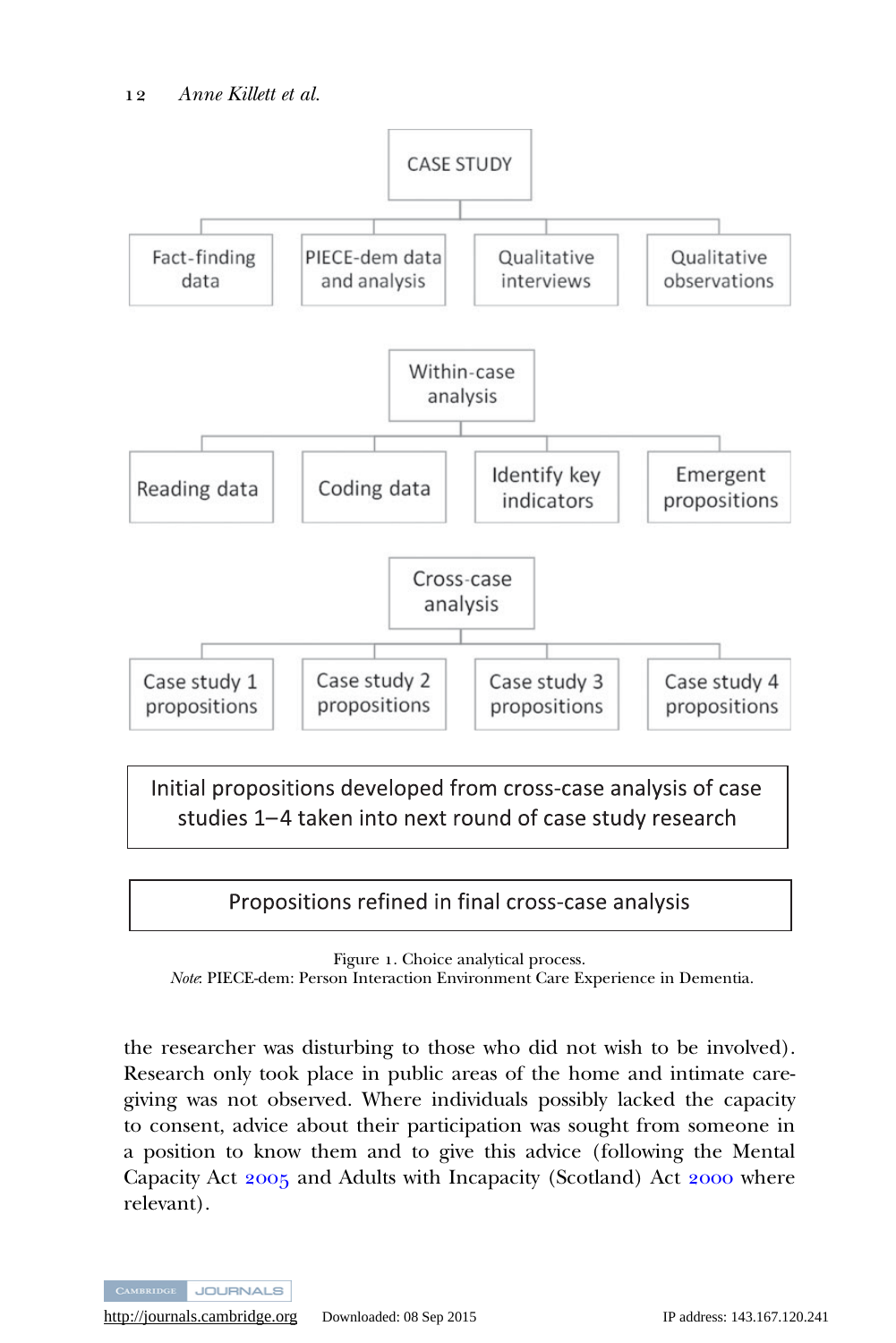| Proposition                                                                                                                                           | Case studies                                                                                          |
|-------------------------------------------------------------------------------------------------------------------------------------------------------|-------------------------------------------------------------------------------------------------------|
| The built environment and its uses influences<br>constraints/affordances and conveys messages<br>about care practices.                                | Mantle View, Tansy View, Chives Court                                                                 |
| Connectedness within the home influences care<br>experience.                                                                                          | Sage Court, Thyme View, Bergamot Place,<br>Chamomile Place (connections in the face)<br>of adversity) |
| Understanding purpose or ethos of care<br>influences the quality of care.                                                                             | Angelica Court, Hyssop Place, Tansy View                                                              |
| External pressures and factors influence the<br>quality of care.                                                                                      | Hyssop Place, Camomile Place, Marjoram<br>Place, Bergamot Place                                       |
| Where engagement and interaction is integral<br>to care work, care experiences are positive.                                                          | Angelica Court, Lovage View, Sage Court,<br><b>Tansy View</b>                                         |
| To carry out care practice as effective<br>individuals, staff need empowering and present<br>leadership (which can be achieved in different<br>ways). | Thyme View, Tansy View                                                                                |
| A culture that understands change and pursues<br>development as on-going is likely to achieve<br>positive care experiences.                           | Hyssop Place, Chamomile Place, Bergamot<br>Place                                                      |

<span id="page-13-0"></span>TABLE 4. Final propositions and case studies used to refine each proposition

## Findings: elements of organisational culture

Whilst all of our 11 case studies sought to provide good care for their residents, our research showed that each of the homes provided care of differing quality. We found some homes providing consistently excellent care, some that struggled to provide consistently good care, and those in which positive care events were isolated incidents as opposed to the norm. The analysis did not reveal a 'typology' of cultures. Each of the care homes had their own distinctive culture and these varied in strength and internal consistency (Schein  $1990$ ). Across these cultures there were seven interrelated cultural elements that recurred, and appeared of key importance to fostering and maintaining positive care experiences for residents. Where these cultural elements were in evidence, positive care experiences were found more consistently.

Drawing on Schein's notion of organisational culture as a linked hierarchy, the cultural elements we identified can be grouped in the following way.

Key values, attitudes and behaviour:

. There is shared purpose in providing best possible person-centred care. To achieve this there is consistent espousal of values at an organisational and individual level.

CAMBRIDGE JOURNALS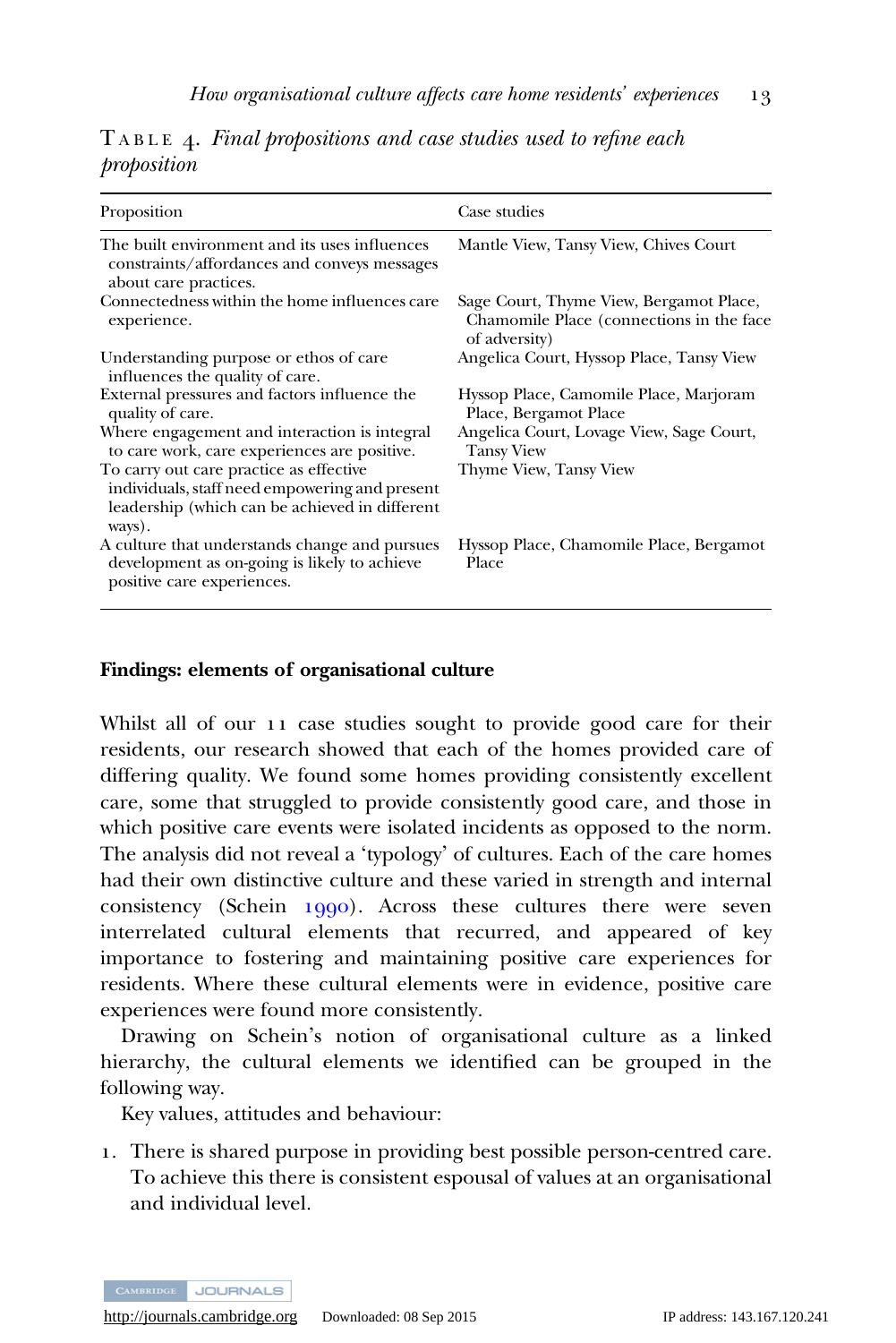## 14 Anne Killett et al.

- . Management mediate external pressures so that they do not negatively impact care, as demonstrated in the attitude, skills and behaviour of managers.
- . Staff are empowered to take responsibility for resident wellbeing through management and leadership, through values and attitudes of the organisation.
- . Staff and managers are open to change for the benefit of residents, as shown in their attitudes and behaviours.

These values, attitudes and behaviours support the following artefacts (observable practices):

- . There is a sense of community between all involved in the home.
- . Person-centred activity and engagement is integral to care work. This is supported by consistent organisational policies and procedures, knowledge and skills.
- . The care home environment is used actively to the benefit of residents, through the knowledge and understanding of the staff.

# Values, attitudes and behaviour

Element  $I$ : Shared purpose in providing the best possible person-centred care. Organisations are clearly aware of the importance of establishing a shared purpose and all but one of the care homes espoused values about the individualised treatment and the dignified care of the residents of the organisation. All care homes, except Lovage View, had written documentation explicitly espousing values relating to person-centred care. For example, each of the other care homes reported philosophies, visions and ethos statements involving the treatment of residents as individuals with rights to 'privacy, dignity, independence, security, choice and fulfilment' (Hyssop Place, Tansy View, Marjoram Place, Mantle View, Chamomile Place, Angelica Court) and in some cases worked to facilitate 'relationships, empowerment and rights to self-determination' (e.g. Thyme View, Sage Court, Bergamot Place). The exception, Lovage View, had a value of caring for residents 'as if they were a member of their family', suggesting insufficient consideration or understanding of person-centredness as an aspect of good care. Where positive care was more consistently observed, we found the espoused values, as expressed in organisational documents and by managers, were consistent with the values articulated by care and other staff and shown in the day-to-day practices, behaviours and interactions of people in the care homes. The following quote and observation from Bergamot Place are typical and illustrative of the consistency in that home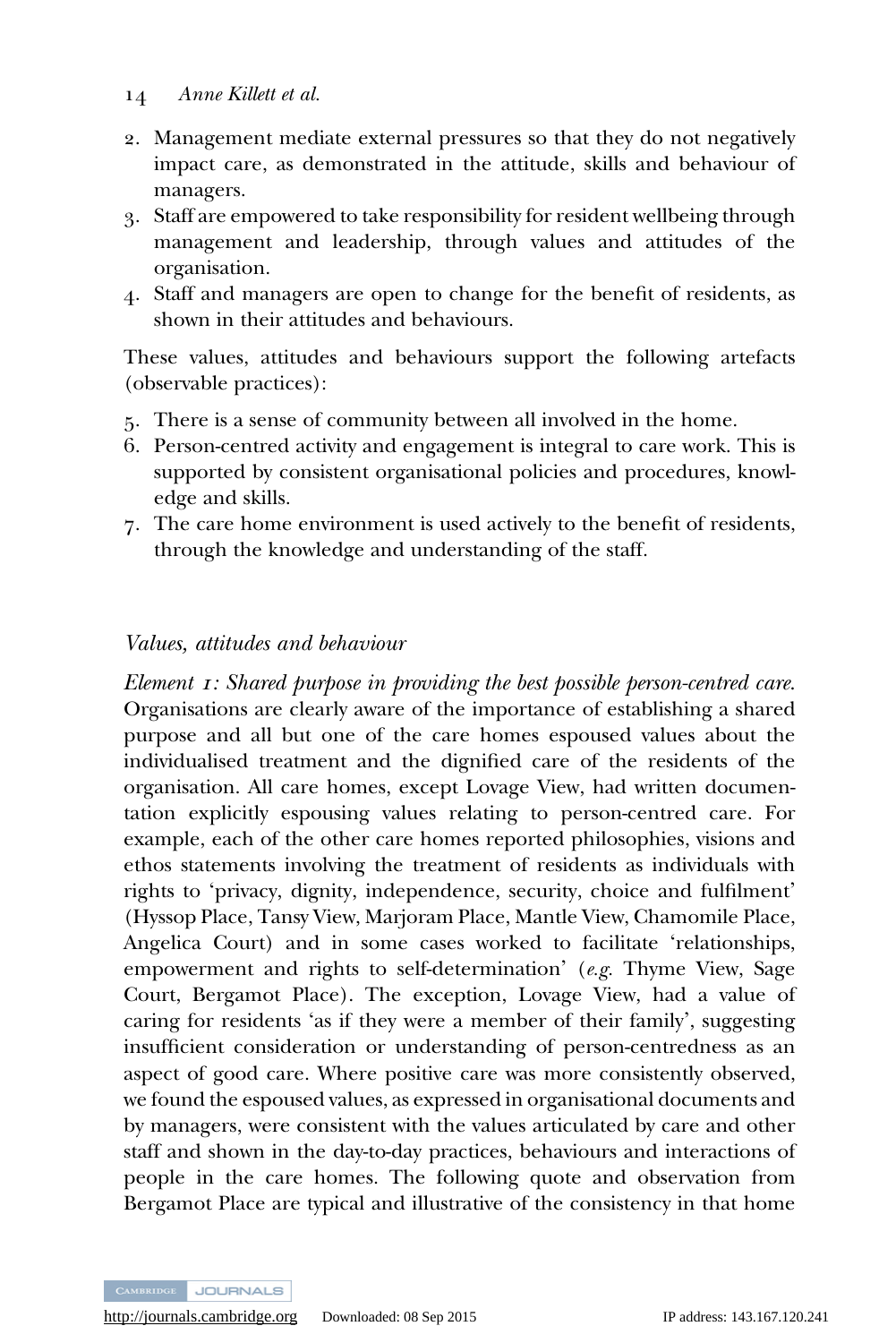between what the staff express as their values about good care and the observed behaviour:

Good care means if somebody needs attention, just attend straight away rather than leave them. And just to look after them as a person, like an individual, you know, what she likes to be, does she want to be dressed at this time or does she want to go to bed at this time, it's up to her, if she wants to go, whatever the time. (Bergamot Place, interview with nurse)

The personal choice for residents is important in this home. The participant was engaged in her own activities of daily living and was supported with warmth and a positive approach from staff ... Her social needs were met by warm, engaged and authentic social connection. For example when the care assistant went in to help her get up she made comments about the weather and other things and when the senior carer joined her for breakfast this kind of connection was made again about getting up, the day, breakfast. (Bergamot Place, PIECE-dem summary)

Person-centred values underpin rituals such as receiving new residents and visitors to the home. Such 'transition' points are opportunities for introducing newcomers to what is deemed to be important in these homes; the respect and privacy of residents, the individual nature of needs and empathy with how the resident may be experiencing the moment. Staff understandings of what may be needed to practise person-centred care, such as compassion and making emotional connections, developed into assumptions:

...you've got to have a compassionate side and be able to connect with someone before you can do any personal care, because it's not fair otherwise. I wouldn't like a stranger looking after me that I couldn't talk to. (Tansy View, interview with care assistant)

There was a long history of shared purpose and value for person-centred care in Bergamot Place but in Tansy View it was a relatively recent shift. Senior members of staff explained the shift was necessary to counter an overly task-focused and regulatory-driven approach to care:

Staff were becoming too hooked up on tasks 'got to get all this done by 12 o'clock, got to get all the beds done, got to get this done'. And we sat them down and said 'no, it's 24-hour care, what's not done by the time you go off shift somebody else can do when they come on', you know, 'think of the person, not that you've got to wash them...'. (Tansy View, interview with manager)

Here there is also permission for staff behaviour to be consistent with the values, in this case to hand on tasks to staff on a later shift. Where the purpose and values in the home are not shared this has an impact on care practices and experiences. For example, in Lovage View we found a lack of a detailed organisational vision of the purpose of the home, with the onus placed

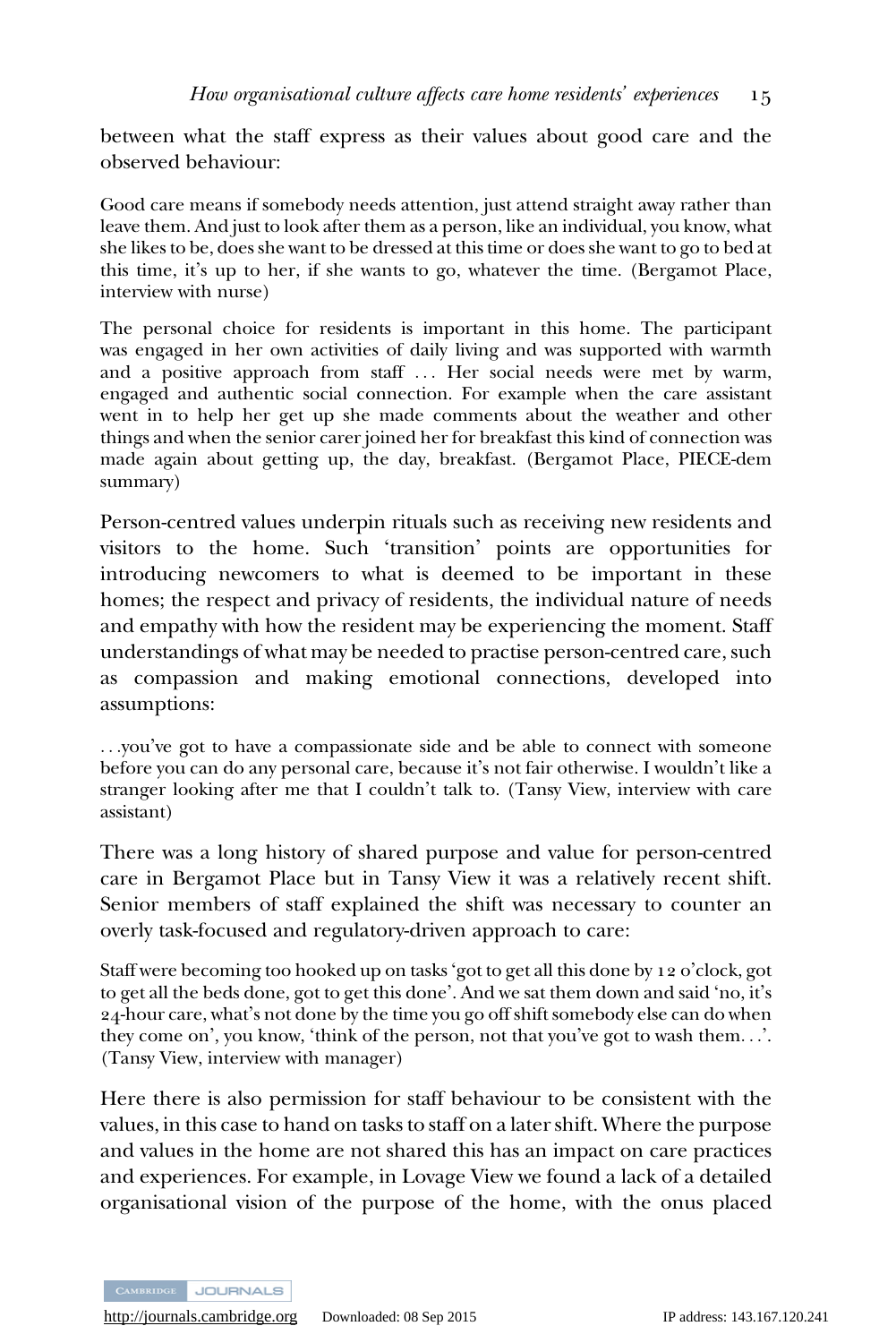## Anne Killett et al.

on individual staff to interpret the value to provide 'the best' care. Combined with an enduring problem of low staff levels, this created a situation where responsibility for interpreting the purpose of the home and compensating for organisational shortfalls became an individualised responsibility of members of staff. The manager saw training as the mechanism through which individual staff would develop and therefore be in a position to deliver 'the best' care, but staff were not provided with either time or course fees by their employer to engage in anything other than mandatory training. Hence the organisational value, as well as being vague, was not enacted:

 $\dots$  on a minimum wage of £6.80 I can't afford to take any, any courses whatsoever, I am only just getting by... (Lovage View, interview with care assistant)

 $\dots$  I was working 48 hours a week, I've not got time to go and sit and do that when I go home. (Lovage View, interview with care assistant)

The care experiences in Lovage View were mixed, with some examples of positive experiences but also numerous examples of residents' needs not being met, and care not being personalised:

There is a resident needing the toilet (bowels). I nipped out before starting the PIECE-dem observation period and told a member of staff. He said they were busy and she would have to do it in her trousers. Just as the observation period finished [12 minutes later] he arrived and took her away in her wheelchair much to her relief. (Lovage Place, PIECE-dem observations)

Shared understanding of the purpose of a care home needs to exist across all levels of staff and to be evident both in articulated values and in management and care practices. However, having a shared purpose is unlikely, in and of itself, to create the cultures necessary to achieve good care if the workforce is not stable enough for shared values to become embedded or resources are not matched to values.

Element  $\mathfrak{a}:$  Management able to mediate external pressure so that they do not negatively impact care. Care homes in the study were impacted by various external factors including regulation (through the relevant care inspectorate), the owning organisation, residents' families and visitors, and financial pressures. However, when management demonstrated efforts to mediate the impact on the daily work of their staff then care experiences appeared more positive. Mediation involved managers seeking to either cushion the impact of those factors on staff, or to translate the impact of such factors into staff practice in a way that was understood by staff to be consistent with values of care in the home.

<http://journals.cambridge.org> Downloaded: 08 Sep 2015 IP address: 143.167.120.241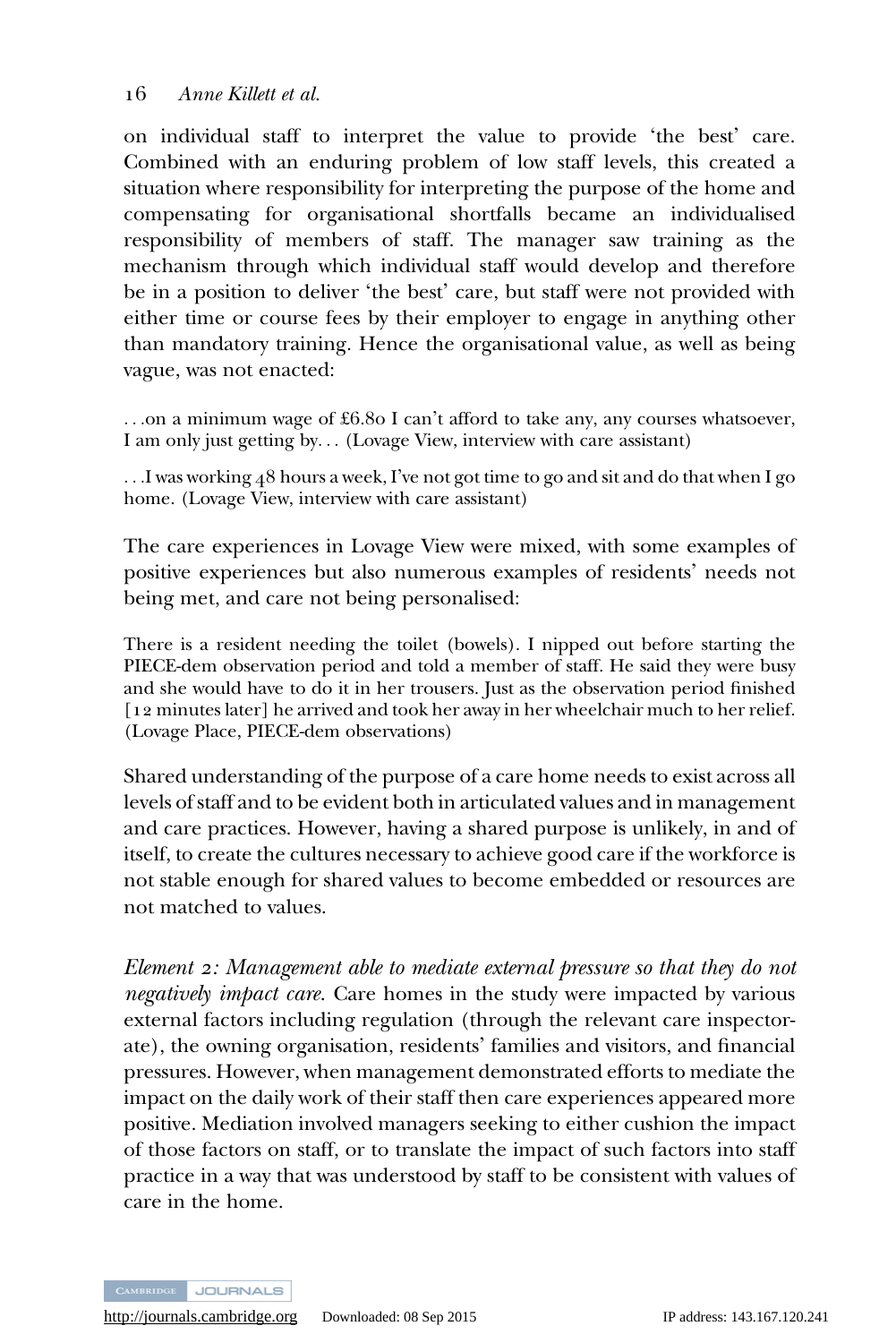Mediation could involve, for example, thoughtful consideration by management on some aspects of regulation, deciding on a course of action or way to help staff through what could be contradictory requirements. The manager at Marjoram Place explained:

Sometimes if you're following what some of the things that the Care Commission come up with [for example] the lady with the low BMI [body mass index], the framework states one thing but if you were following through on the framework it could be detrimental to the resident's wellbeing because ... if you're following the guidelines in that situation you have to put up the weight. In order to put the weight up then you would have to be more... [Interviewer: Antagonistic?] you would – yes ... That would not have helped her. That would have turned the tables and she would have become more unwell and would have eaten less. (Marjoram Place, interview with manager)

Other examples included, training members of a management committee in dementia awareness and manual handling (Thyme View), use of an external advocate in relation to relatives' concerns (Sage Court), obtaining financial support from the parent organisation (e.g. Thyme View, Marjoram Place) and involving senior staff in budget planning (Tansy View). In some care homes, mediation of external factors was lacking and it appeared to contribute to poorer care experiences for residents. This was most commonly evidenced in relation to paperwork. For example, Hyssop Place had received a number of requirements in relation to a safeguarding incident and two inspections which referenced the need for better record keeping. The manager at Hyssop Place explained the impact of this type of external pressure, apparently seeing no alternative but to transfer the pressure directly on to the care staff:

Making sure the Ts are crossed and the Is dotted ... constantly nagging about 'have you completed this form, please makes sure this is done, is this new care plan in place, have you reviewed this.' That's what the job is mainly about now. (Hyssop Place, Interview with manager)

In her concluding words the manager is perhaps voicing an assumption about the main purpose or value of the care work, which is inconsistent with the espoused values of the home. There was evidence from observations that behaviour of care staff frequently operated from such assumptions:

A member of staff is finishing off care plans and food charts (before they've finished eating). (Hyssop Place, qualitative observation)

There was also some evidence, however, that the care plans here failed to capture some positive interactions between residents and staff.

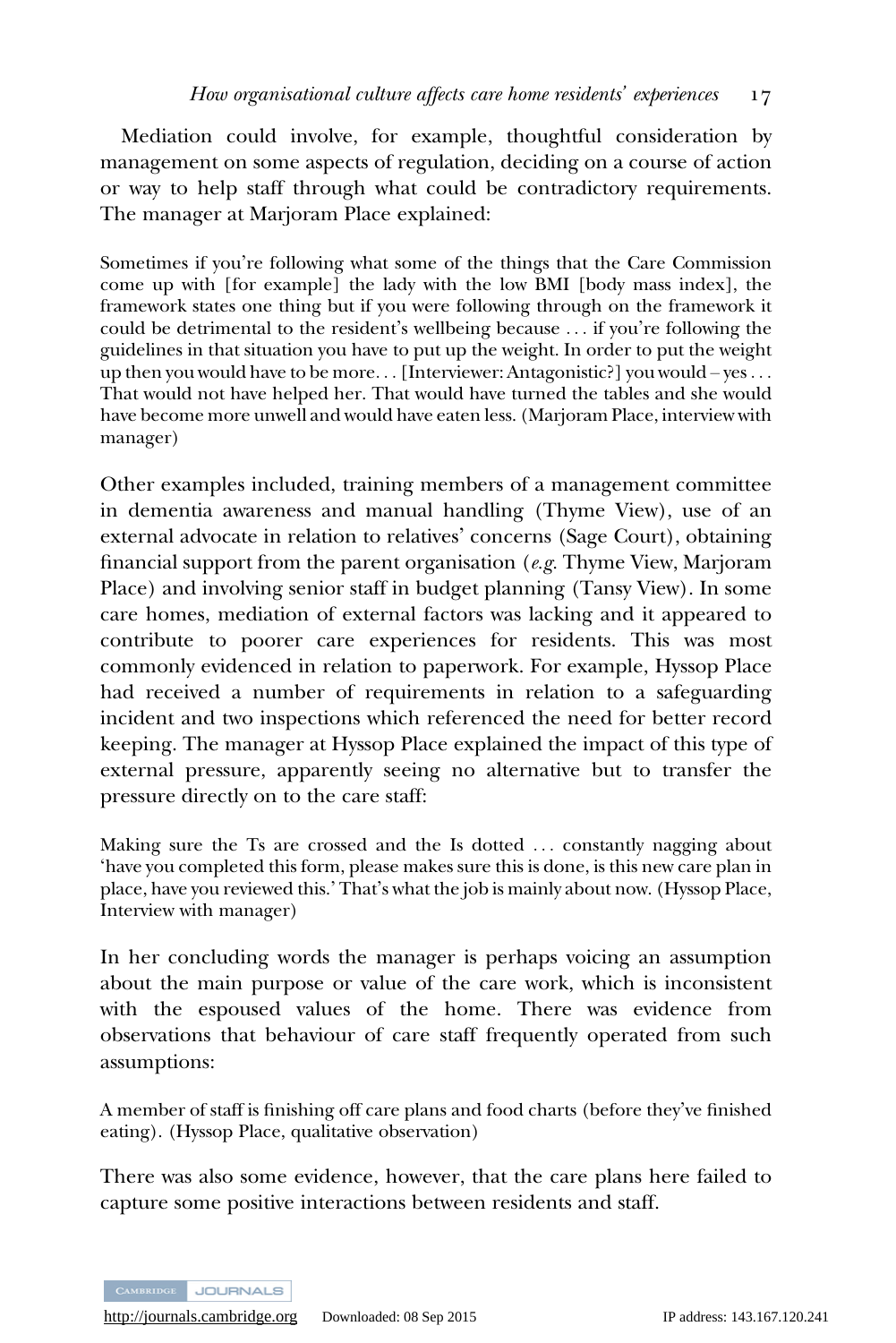## 18 Anne Killett et al.

There were examples of considerable coercion for staff to bear the costs of external demands personally:

We've just not got the time to do it. Head office are saying it is not a valid excuse anymore and people are now having to come in on their day off ... they are threatening staff that they'll report them to the NMC [Nursing and Midwifery Council] if they don't come in and do the paperwork. (Lovage Place, interview with nurse)

Some homes mediated family carer requests, such as for example in Thyme View where relatives were reluctant for their relative to be moved within the home but the manager and head of care were confident that this would lead to improvements in care. This is in contrast to, for example, Hyssop Place where there was a sense that staff were there to do as families instructed, even where this appeared to contradict the residents' preferences. It is noteworthy that those homes which appeared to show the most effective mediation in respect of family and visitors, were also those homes which demonstrated high levels of connectedness and community within them. This could suggest that mediation facilitates the conditions for care home community, which in turn eases the on-going process of mediation between care home and family/visitors by creating a level of trust and clear expectations of roles.

Element  $\mathfrak{z}$ : Staff are empowered to take responsibility for resident wellbeing by active management processes. Where management and leadership contributed to effective working, this was often through practices which demonstrated shared values (such as leading by example), enhanced connectedness (such as through responsiveness to staff input and being present in the home) and mediated the impact of external factors. For positive care experiences, it appeared necessary for staff to be able to exercise both autonomy and personal responsibility in their caring roles with residents. Examples in the previous section illustrate the issue of staff having responsibility (e.g. for their own training or for addressing inspection deficits) but not the resources to meet this. On the other hand, a carer who had acted autonomously in not waking up residents commented on being 'told off' by a more senior member of staff:

'What's the point of waking people up to walk up and down the corridors all day?' (Angelica Court, researcher's field notes)

There did not seem to be a sense of efficacy from the carer that anything could be done, for example through activity or engagement, which could change the residents' experience. This echoed staff's lack of confidence in management support in that home:

And they said 'oh we're having a meeting, I'll make sure that's brought up', I've had no feedback ... I think with people who want to get on and want to progress, that's just

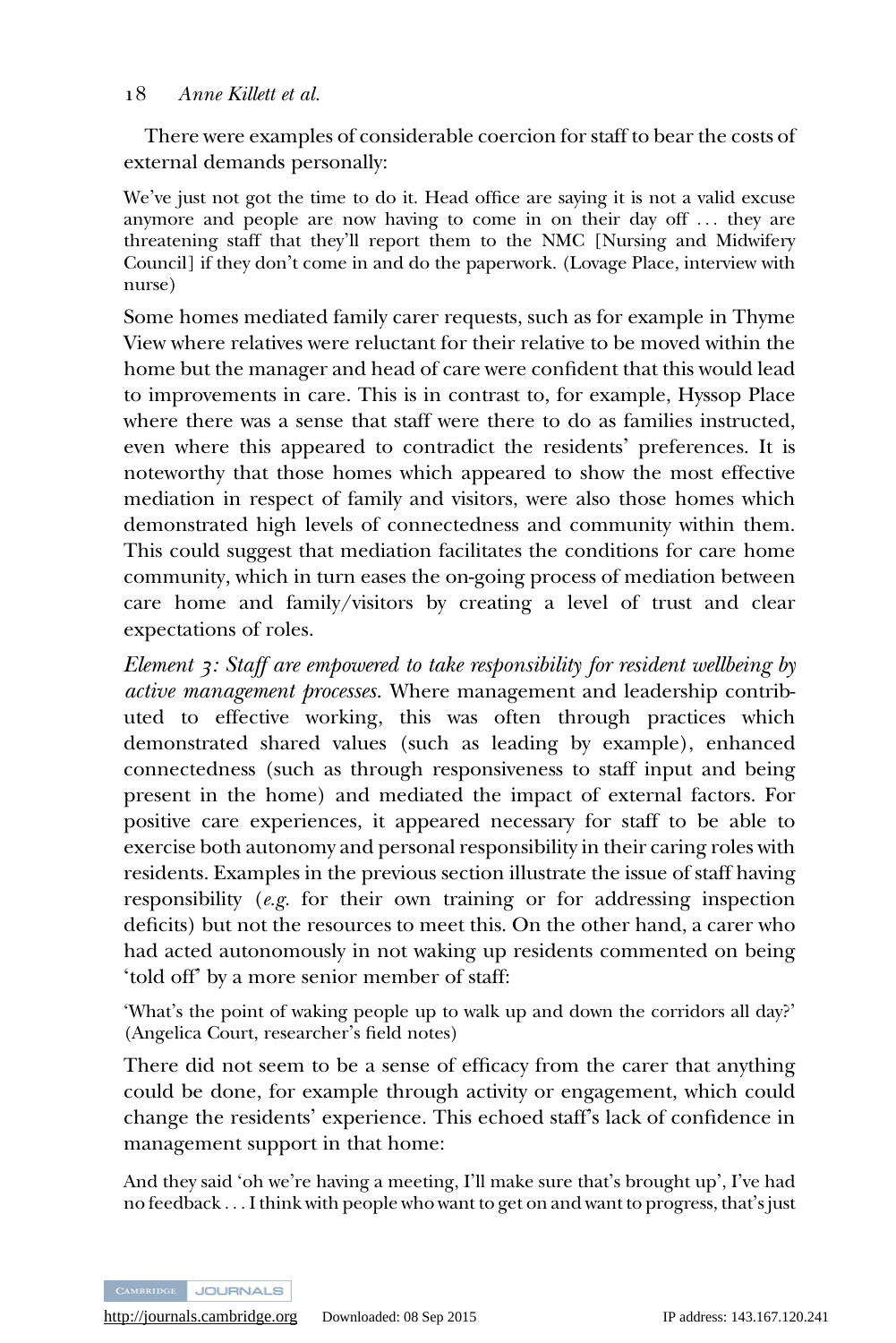not a good sign for management ... but management want to blame everybody else... (Angelica Court, interview with staff member)

In contrast, more supportive approaches included practical help from management 'on the floor':

Exchange between two members of staff – resident needing extra help and staff seem under pressure 'I could do without this'. One went to inform manager. Manager appeared within 5 minutes. (Thyme View, researcher's field notes)

and showing that stressful shifts were noticed:

Interactions between manager, deputy and other senior staff re: issue/change in one of the units. Senior staff asking manager/deputy to praise the staff in the unit as they had been working under stress throughout the morning. (Thyme View, researcher's field notes)

Element  $\overline{4}$ : Openness to change for the benefit of residents. Our analysis indicates that a culture that emphasises change towards the goal of personcentred care experiences rather than organisation-oriented needs is more likely to achieve positive care experiences for residents. However, how change is managed is crucial for its success both in terms of achieving the goals of change and for ensuring the welfare of those for whom change will have an impact: care home staff, residents and families. Pace of change, commitment to change, recognition of need for change and whether change is forced on, or managed by, care home staff, all appear to impact on care practices and the care experiences for residents. In Lovage View, lack of responsiveness to change at management level along with failings at organisational level were cited as contributing factors to the serious, chronic, understaffing.

Change pursued in a gradual and on-going way, towards a residentoriented (rather than organisation-oriented) goal, appeared to be associated with positive care experiences. For example, this manager describes negotiating change for the benefit of residents:

When we first had animals I had terrible trouble upstairs with the Committee because they said 'we don't like animals, why have you got them in?' So we talked to them about it and then we wrote it in the Newsletter, the benefit that it gave to residents and things like that, and just kept talking about it and saying 'but it's not going away, whether you think it's good or not, we know it is'. And eventually they came in. But it can be difficult. (Thyme View, interview with manager)

In examining the role of change in our case studies, the interactions with other aspects of care home culture become apparent. Most significantly, the role of care home management in mediating the impact of change caused by external factors (such as organisational or regulatory requirements) is shown to be crucial.

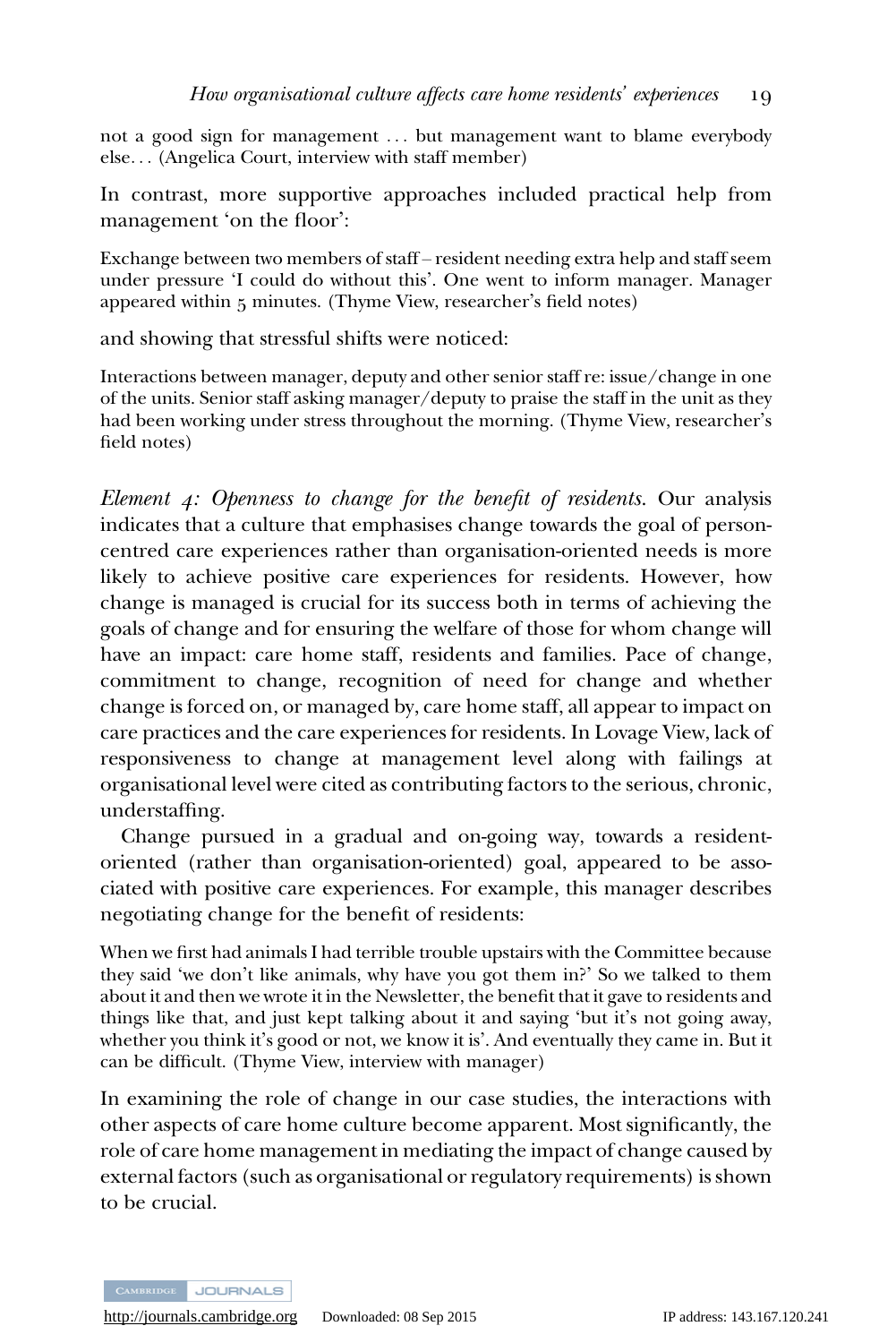## Observable practices

Element  $\tau$ : A sense of community between all involved in a care home. Our findings showed an association between the extent to which care homes demonstrated a sense of connectedness within them and the quality of care experienced by residents. It is notable that this concept was difficult to unpack as it often referred to a 'feeling' or 'atmosphere' expressed by residents, relatives and staff. Characteristically, a sense of connectedness within a care home was also associated with an approach where staff focused on residents, recognising their workplace as primarily the residents' home. This was demonstrated in, for example, a lack of gossip about staff or residents among staff groups, communicating with relatives and visitors in ways they deemed meaningful, creating opportunities for relatives to become involved and offering support, as the following example indicates:

The tears were coming down. One of the carers, I don't know where he came from but he put his hand on my shoulder, squeezed it and said, 'I know, are you alright?' and by golly that made such a difference, knowing they cared not just for Mum, but for the family as well. (Thyme View, interview with relative)

The connected community appeared to be made up of frequent friendshiplike relationships and close, micro-level connections in care-giving and social interaction:

Carer approaches resident, 'Do you want a biscuit. I've got posh ones, don't tell anyone'. Resident seems very excited by this 'Oh! Lovely' giggles to carer. Singing starts again and several residents start to join in. Resident calls carer over with a big smile on her face. Carer says 'give us a kiss!' (Thyme View, qualitative observations)

These relationships were reciprocal, in which others' needs were considered and all were thought of as community members with contributions to make. This reciprocity was demonstrated by residents, visitors and relatives, as well as those employed in the home. This resonates with Brown Wilson's findings  $(2009)$  on the importance of staff being sensitive to residents' initiation of reciprocal relationships.

In a community I can hardly do that can I, speak personally about what I would like. I've got to see the other side of the picture a little bit, you know. (Thyme View, interview with resident)

Where care homes did not exhibit such connectedness there was a tendency for staff to approach the home as a workplace, in which the primary purpose was to nurture relationships with each other rather than ensuring a positive living experience for residents, as described below:

[Used to be] a small seating [area] in centre of hall where care station now is. But it got very busy and the computer was installed. 'Caused an obstruction'.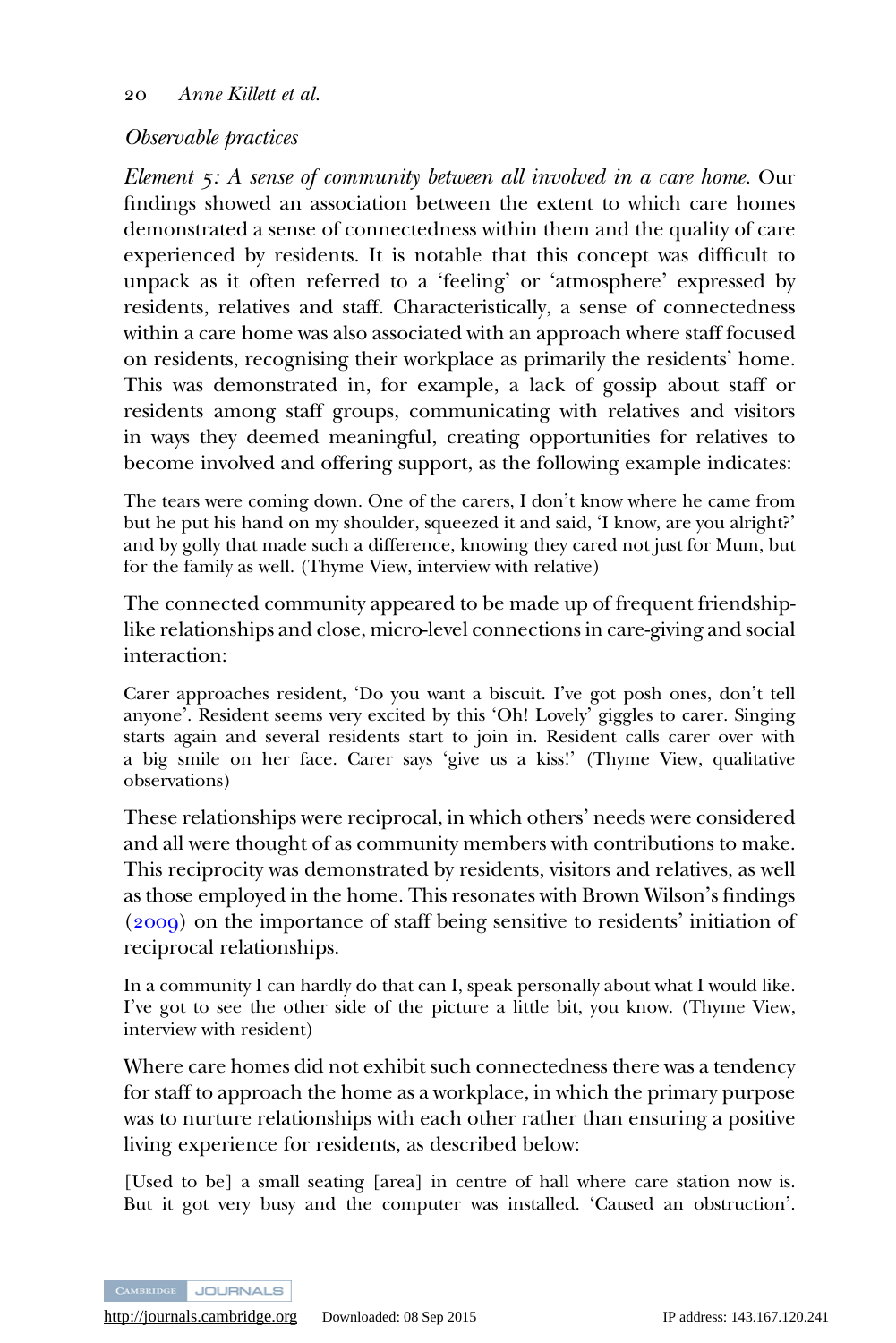Residents really liked it as they could see what was going on. Since moved down to end it is hardly used. (Angelica Court, qualitative observations)

It appeared that visitors to such homes were more likely to make brief or functional visits to their family members or to check on or facilitate an aspect of their relative's care, rather than develop a sense of belonging to the place. For example, visitors to Hyssop Place were seen frequently, and had connections with each other, but primarily saw their role as checking on their relative's care.

In homes lacking connectedness it was more common regularly to see situations in which residents were either not known or not engaged with beyond their physical care needs by at least some of their care staff.

The [care worker] spoke with Resident on several occasions but always 'in passing', never with any intensity or empathy. (Marjoram Place, PIECE-dem observations)

Element 6: Person-centred activity and engagement are integral to care work. The understandings of and behaviours related to activity and engagement in our case studies appear to demonstrate that in order for residents' care experiences to be predominantly positive, care homes must enable activity and engagement to be embedded into their staff's work. This required not only shared understanding across the home of the importance of this but also of whose responsibility it is and, crucially, the practical circumstances (such as sufficient staff, resources, etc.) to make it happen. The PIECE-dem observation summary from Bergamot Place (above) and interview with the Angelica Court staff member provide contrasting examples from the data. While activity was often recognised as part of what should be provided, this was not always person-centred. For example, residents in Chamomile Place commented that the activities were 'a waste of time' and 'I'm not cooking. I've cooked all my life'. In some care homes activity was seen as solely the responsibility of an activity co-ordinator, such as in Mantle View where the co-ordinator described the expectation that she should set up activities for groups of 10 or 15 people, but that this caused tensions between residents with different needs.

 $\ldots$ So rather than trying to do maybe 10 or 15, which was  $\ldots$  what was expected, we've now come down to about three or four because each resident needs that little bit more time spent with them, which I can now give them, it's so much better. (Mantle View, interview with staff)

When homes were inconsistent in providing positive care experiences, or exhibited a preponderance of poorer care experiences, activity and engagement were not integral to care work and dependent on the availability of sufficient staff and the skills and ability of individual staff.

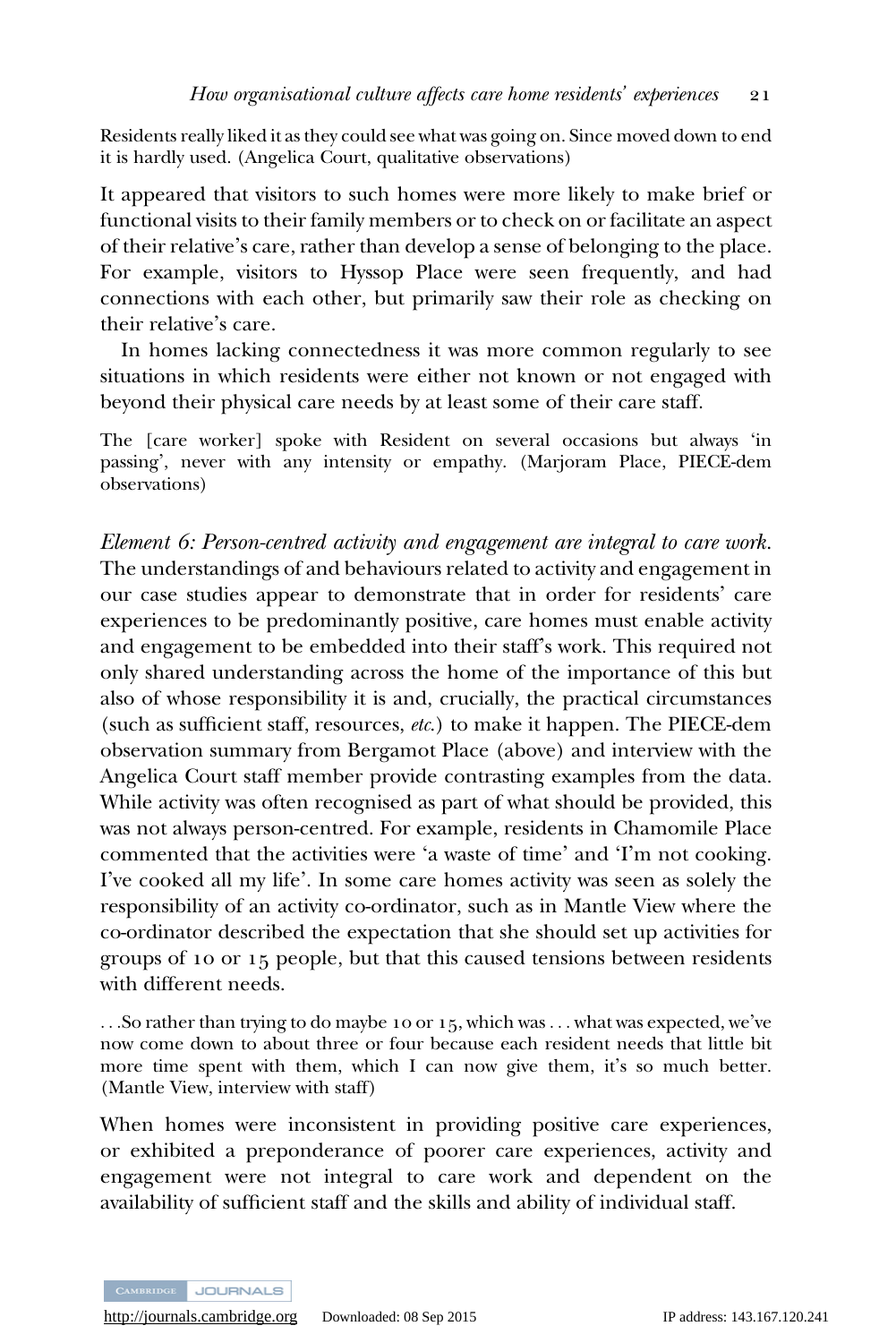## Anne Killett et al.

Element  $\tau$ : Use of the care home environment to the benefit of residents. Our case studies suggest that in homes where staff demonstrated a will and an ability to reflect on the environment (whether holistically or in relation to an individual resident) then care experiences appeared to be more positive. Some care home managers and owners had invested financially to improve the environment, reflecting an awareness of the importance of environment to good care experiences. In Chamomile Place, the new owner had made financial investment to maintain and upgrade the building:

You have to improve it because, you know, everything looked dated here. (Chamomile Place, interview with new owner)

However, again this was no guarantee of high-quality care experiences, unless it was also accompanied by reflective practice of staff within the (new) environment. Hyssop Place had recently been awarded a grant from the local authority and had used it to provide items of interest for corridors, redesign certain rooms and to buy a reminiscence pod. However, a number of these rooms or objects were never seen to be used. In Chives Court, Hyssop Place and Angelica Court there appeared to be little reflection on the potential impact of noise on residents. This seemed to be particularly the case for residents who spent all or most of their time in bedrooms and where care staff seldom lingered beyond the time required to carry out tasks. Intrusion of noise became obvious during observations in some care homes:

It is noisy outside with people gathering for lunch, hoover, beeper, squeaky door, crockery clattering. Partially drowned out by the radio in her room. (Chives Court, PIECE-dem observations)

Good design or thoughtful purchase of decoration or equipment only led to good care experiences where staff were able to reflect on their use at all times.

## The dynamics of organisational culture in care homes

The cultural elements described above were in dynamic interaction, creating the particular culture of each care home. The examination in the section above of the cultural artefact of 'use of the environment' illustrates the interplay between cultural elements. Where a home demonstrated shared values related to person-centred care, then this value shaped reflection on the environment. Moreover, the extent to which staff were enabled to be effective in their roles also appeared to determine the extent of their reflection on the environment and ability to make necessary changes to impact residents positively.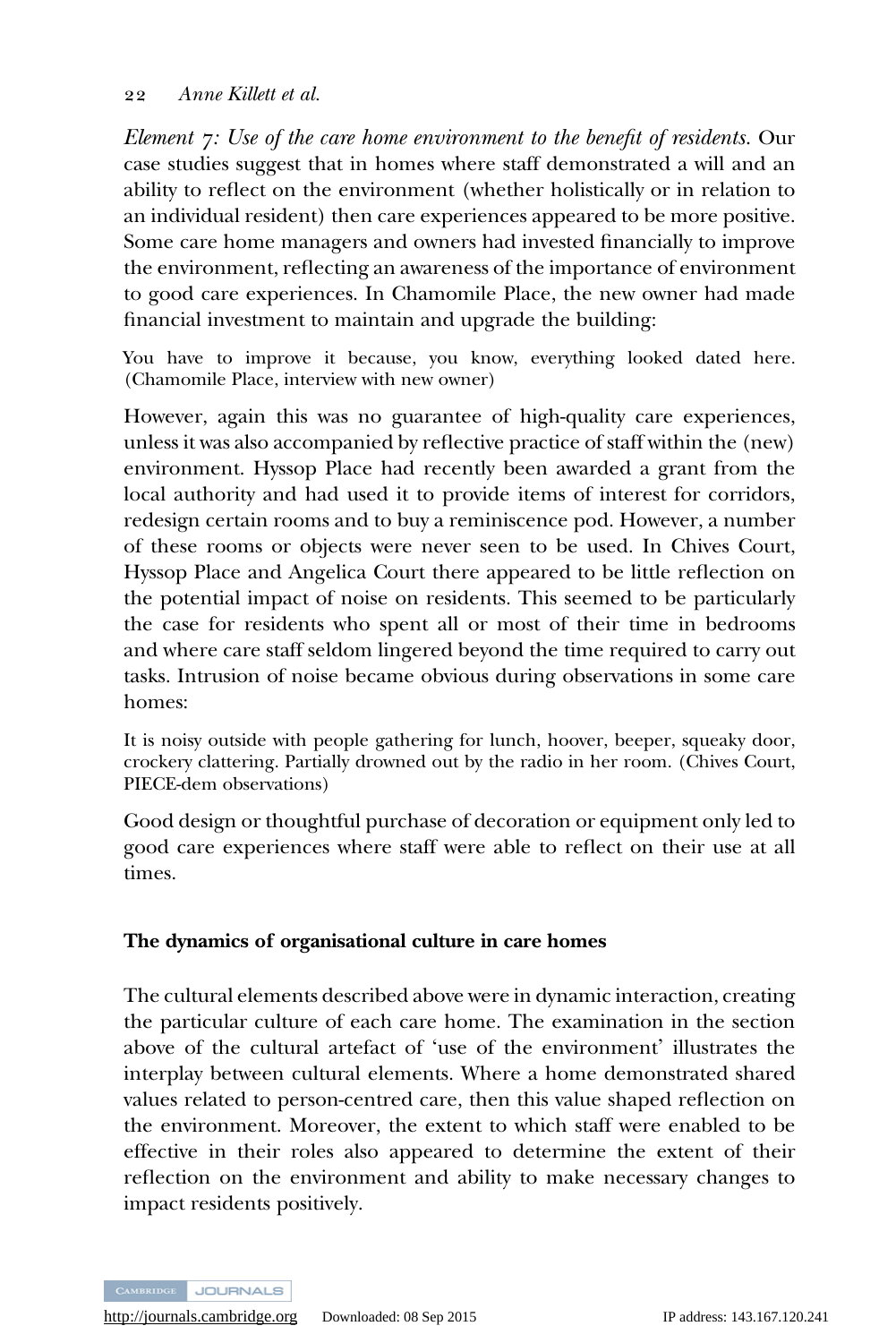Schein (1990) conceived of organisational culture as a hierarchy of linked elements, with observable artefacts underlain with values, attitudes and behaviours, and below these, not necessarily in conscious awareness, assumptions. The elements that we identified as highly relevant to the care experience of residents of care homes can be seen to be at two different levels of culture: at the level of values, attitudes and behaviours, that then produce the artefacts visible as the daily life of the home and the operation of the community, activity and environment. Of particular relevance in understanding the impact of culture on care practices is the approach to 'assumptions'. It is these 'assumptions', taken-for-granted ways of viewing the world at the deepest level of 'culture', that determine how people perceive, think and feel, and hence, behave. Schein asserts that shared assumptions develop within groups of people as the group solves problems together. This insight shows us that the local relationship between 'problems' and their 'solutions' is crucial in the development of the care culture in a care home.

## Local organisational cultures and conflicting assumptions

One pressing problem faced regularly in the sector, and faced by all the care homes in our study to a greater or lesser extent, was providing care in the face of shortages of staff. At such times, the staff of a care home as a group are working towards a solution. What is accepted as a solution will relate to what the group understands as its main task. With an empowered workforce with supportive and present management, problem solving is more likely to be explicitly shared. If the values of person-centredness are held on to as the group come to a solution and the solutions are successful, then gradually the values become embedded, unspoken assumptions. This might be achieved in different ways such as the Thyme View example above where the manager came to the floor to help within minutes of hearing about a difficulty. In this case, the value of the worth of individuals was becoming embedded. However, if solutions such as residents being given less time, time being taken from residents' activities or staffs own time are seen as successful, then the implicit values associated with these solutions will become embedded. Hence the organisation may espouse person-centred values, but groups within the organisation develop assumptions such as 'this is a workplace' which then come to underpin their attitudes and behaviours, as illustrated in this observed interaction at Angelica Court:

Two staff members chatting in kitchen ... not focused on residents at all, chat about rates of pay ... Resident says something and staff 1 corrects her 'we're on about staff not residents'. (Angelica Court, qualitative observation)

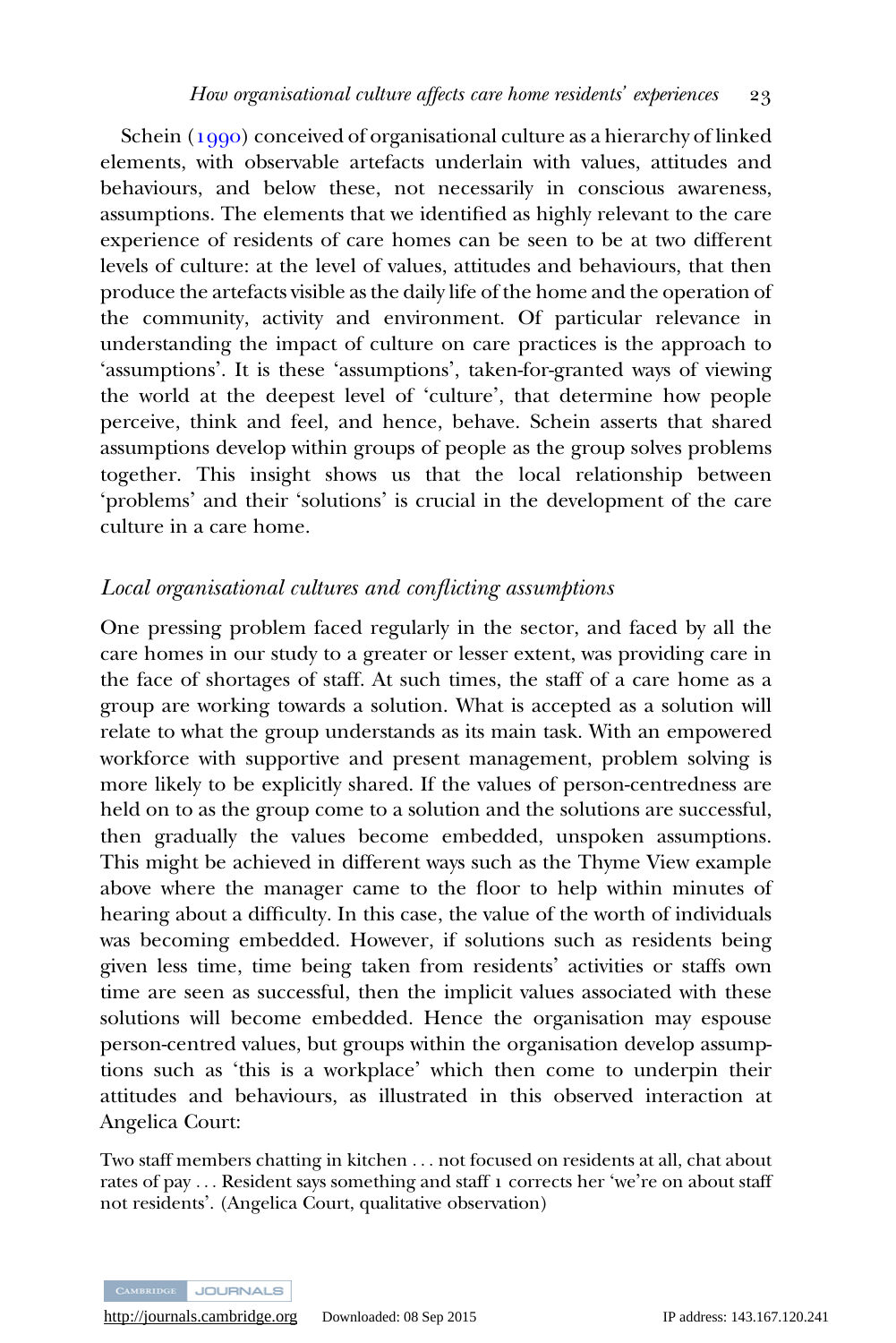A key demand with care work is the 'emotional labour' (Lee-Treweek  $1997$ ) and the 'problem' of meeting this demand has a range of potential solutions. If the organisation avoids responsibility for enacting solutions conducive to espoused values, groups of workers at shift level will find solutions to the potential emotional demands on them, which may include lack of emotional engagement with residents. Examples included medication being given to a resident or a catheter being checked with no meaningful communication from the nurse carrying out these tasks, snacks handed out to residents with no communication or calls for help being ignored (Lovage Place). Where such behaviour becomes a 'successful' solution, in other words the staff member avoids uncomfortable or demanding emotional engagement and the behaviour is not challenged or alternatives implemented through leadership, reflection and supervision, then attitudes underlying it are likely to become unconscious assumptions. Assumptions in Lovage Place appeared to be 'I can't do anything about it', assumptions of lack of efficacy:

Normally what's recommended is often diluted by the time it gets down the chain. A fantastic recommendation's made, but what I've seen happen, it's become a shadow of what it should be. It is maybe financial restrictions, staff restrictions and environment restrictions. What the manager sees as a priority. (Lovage View, interview with nurse)

Equally, however, there was an apparently contradictory assumption that doing good care work was the responsibility of the individual.

It's just down to an individual's personality whether they are going to make it work or not. (Lovage View, interview with care assistant)

As the manager put it, 'It's about the right staff'. However, an individual's understanding and interpretation of a situation, and their actions, are affected by underlying assumptions. These assumptions are likely to evolve in the social milieu and on-going problem solving of their work in the care home. We found that where there is a lack of fit between the cultural elements there are contradictory assumptions. As demonstrated in Lovage View, there is an assumption that good care is reliant on individual staff and their personal, pre-existing values, but also a contradictory assumption that individual staff cannot effect change or overcome barriers to good care. This produces what could be termed a cultural bind, in which effective provision of care is not compatible with the assumptions held by members of the organisation. The disengagement in care evident in Lovage View is currently a major systemic concern nationally in both social care and health care (Francis  $2013$ ). There is concern to recruit staff or health professional students with the 'right' values (Kirkley *et al.*  $2011$ ; National Health Service England  $2013$ , but this is unlikely to be sufficient: we did find individual care staff in Lovage View who espoused positive values such as

CAMBRIDGE JOURNALS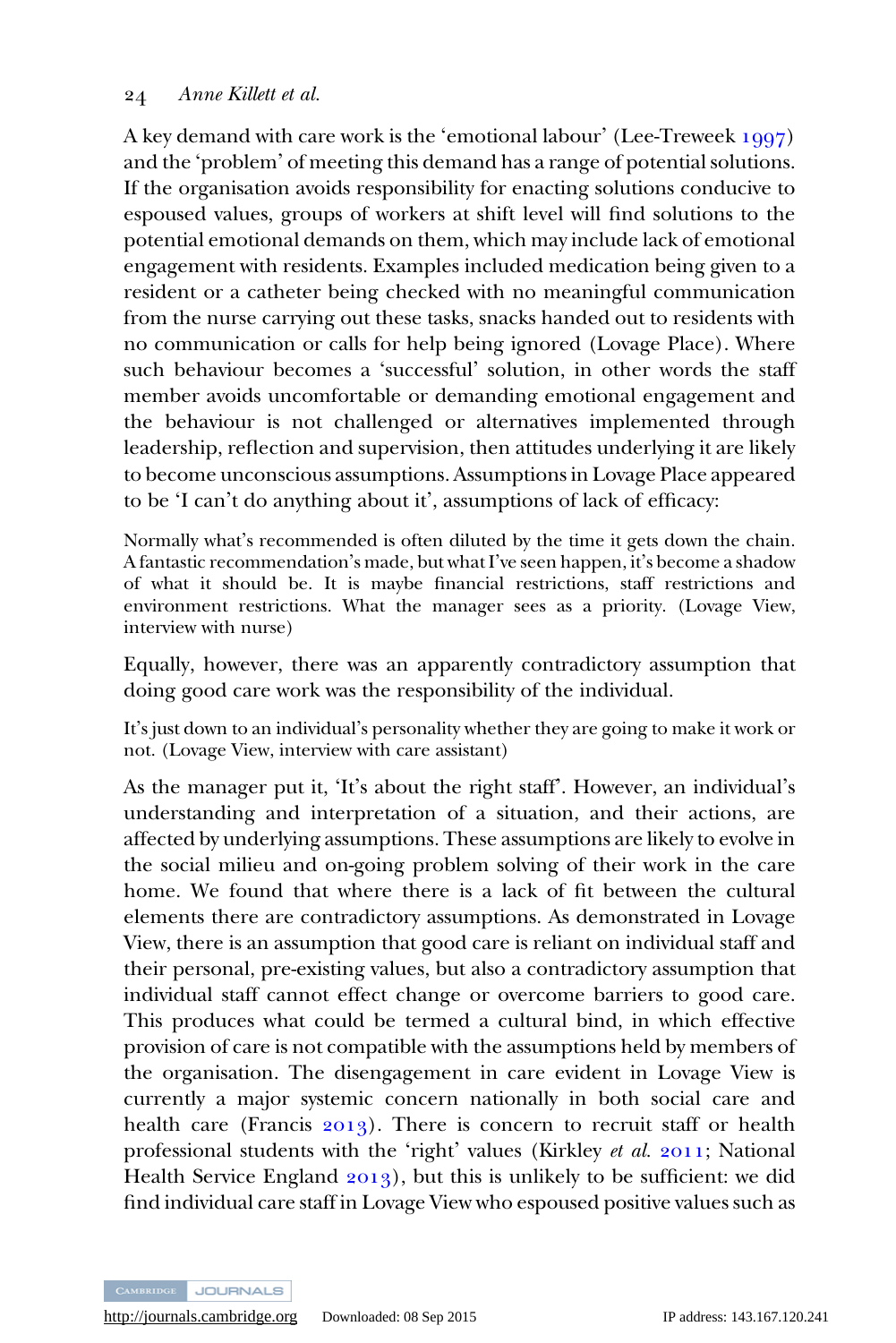'give everything the time that it needs' but, as indicated above, the care observed did not consistently reflect such values.

#### Staff assumptions and management actions

Lack of efficacy was also associated with a lack of management responsiveness to the input of care staff, for example in Hyssop Place where management seemed dismissive of any care staff insights about individual residents. On the other hand, where such insights were sought out and respected by leaders (for example in Thyme View and Tansy Place), staff assumptions, 'you're just really motivated for the residents', seemed a consistent fit with the many instances of sensitive interactions observed.

Banaszak-Holl et al.  $(2013)$  found that many US nursing homes hold values associated with the participation of employees, and these organisational or management values, and the employee involvement, need to be translated into new practices. Our research indicates that in order to develop sustainable cultures of positive care, care home organisations will need to demonstrate empowering practices of leadership, and support the staff to solve on-going problems of day-to-day practice in ways which are consistent with espoused person-centred values.

#### **Conclusion**

Organisational culture is an important component in ensuring that residents have positive experiences of care in residential settings. It is recognised as relevant in shaping the behaviour and attitudes of staff across health and social care settings, forming part of the informal subsystem of an organisation which is in dynamic interaction with the formal sub-systems of management structure, strategy and goals (Senior and Fleming  $2006$ ).

Our research identified seven elements of organisational culture that are key to providing good care. Each of these could be seen to interact with, and be interdependent on, the other elements. These elements were also seen to be locally specific; they develop as people work together as a staff group in the organisational structure of a care home. Therefore, organisational care culture is a dynamic and locally developed phenomenon. Previous approaches to address culture through organisational espousal of values or through recruitment of individuals with compatible values are unlikely to be sufficient to achieve a positive culture. As assumptions are learned in dynamic resolution of the problems of everyday practice, values need to be shared at all levels of the organisation. Managers need to be active in empowering staff and mediating resources and external influences in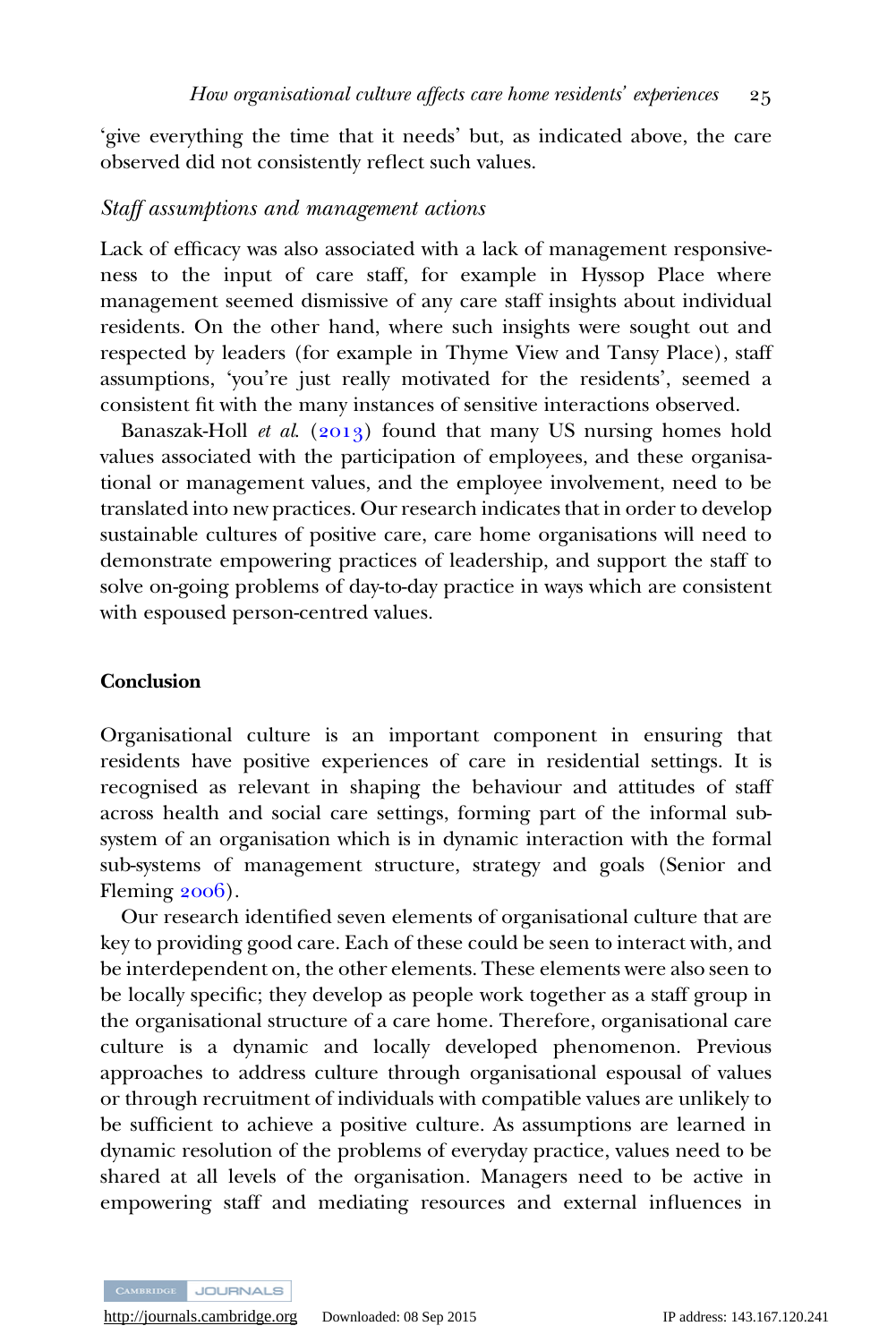order to address practice issues in ways that are compatible with positive values.

Rather than there being one 'right' culture that could be 'applied', thereby guaranteeing desired behaviour (for a critique of modernist perspectives on organisational culture, see Hatch and Cunliffe  $2013$ , organisational cultures that support positive care may well manifest these elements in different ways. The illustrations of each element demonstrate that it is the relationship between the elements that facilitates a positive care culture. The implication of this is that a particular organisational culture in a care home cannot be achieved simply by importing a set of organisational values or a strong leader or the 'right' staff. Rather, it is necessary to find ways of resolving the everyday demands of practice in ways that are consistent with espoused values. It is through this everyday practice that assumptions continuously evolve, either consistent with or divergent from, espoused values.

These findings have implications for care providers and funders who need to ensure that the organisation espouses appropriate values and that there are sufficient, appropriate resources for the everyday problems of care practice to be resolved in ways that are consistent with these espoused values. For managers and leaders, the implications are that there is a need to be engaged with on-going problem solving in practice. Managers need to be aware of day-to-day problems and how staff deal with these. They need to help to find solutions that explicitly fit with the espoused values of the organisation. The implication for care staff is that if they endeavour to communicate about everyday problems and compromises in practice, they can contribute actively to the development of a positive care culture. Staff should tell senior colleagues about everyday problems and how they are dealing with these. Care staff and their employers need to remain vigilant to any changes in their values and assumptions in response to the on-going challenges of their work and the day-to-day solutions that are developed. A practical action to achieve this is to use 'reflective practice', for example in handovers and staff supervision.

Schein  $(1990)$  indicates that organisational cultures change in response to decree or example from top managers but that employees have a role too (Hatch and Cunliffe  $2013$ ). In the particular context of care home organisations, however, where external regulation, constrained resources and highly value-based interpersonal work are particular features, we argue that the situation is more complex and mediated. Understanding care home organisational culture as locally produced, contextual, shifting and delicate could facilitate more explicit recognition of problematic organisational cultures and foster more widespread development of organisational cultures congruent with positive care. Further research could usefully examine the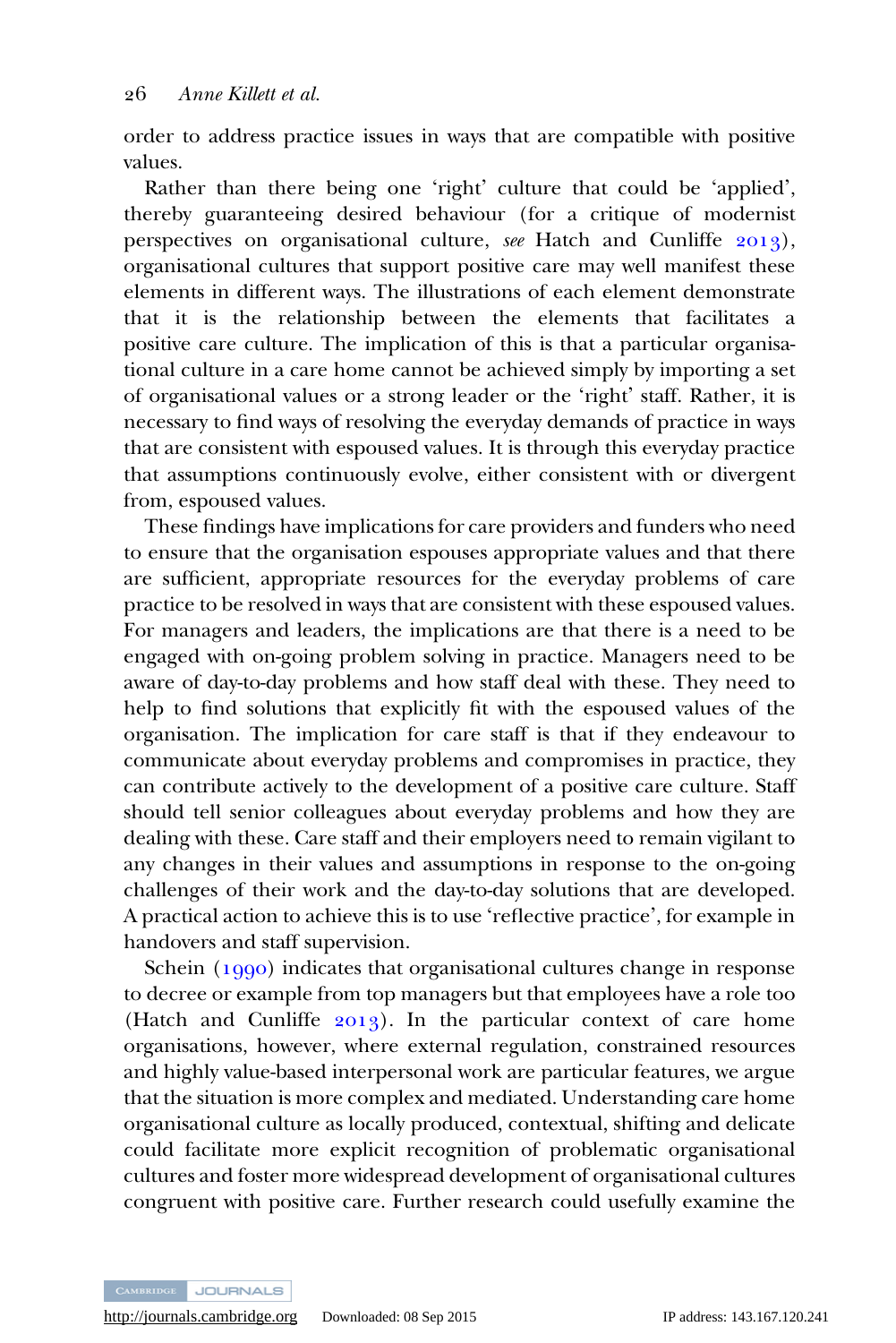<span id="page-27-0"></span>development and shifting of assumptions in care practice, and such work would also contribute to current moves to address problematic cultures in health and social care settings more widely.

#### Acknowledgements

The study was funded by the Department of Health and the charity Comic Relief through the programme of research, Preventing Abuse and Neglect in Care of Older Adults (PANICOA). The views expressed in this publication are not necessarily the views of the Department of Health or Comic Relief. The research protocol was reviewed and approved by the Social Care Research Ethics Committee (reference  $11/ECo8/0011$ ) in relation to research sites in England and Wales, and by the Scotland A Research Ethics Committee (reference  $11/AL/0325$ ) in relation to research sites in Scotland. The team gratefully acknowledges the important contribution of Dr Bridget Penhale, Professor Paula Hyde, Professor Fiona Poland, Professor Richard Gray, Dr Nick Jenkins, Heather Strange and the residents, relatives, visitors and staff who volunteered to take part in the project.

#### References

- Adults with Incapacity (Scotland) Act 2000. Office of the Queen's Printer for Scotland, Edinburgh.
- Banaszak-Holl, J., Castle, N. G., Lin, M. and Spreitzer, G. 2013. An assessment of cultural values and resident-centred culture change in US nursing facilities. Health Care Management Review,  $38, 4, 295 - 305$ .
- Bellott, J. 2011. Defining and assessing organizational culture. Nursing Forum,  $46$ , 1,  $29 - 37.$
- Brooker, D., La Fontaine, J., de Vries, K. and Latham, I. 2013. The development of PIECE-dem: focussing on the experience of care for people living with advanced dementia. The British Psychological Society Clinical Psychology Forum, 250,  $38 - 46.$
- Brooker, D. and Surr, C. 2005. Dementia Care Mapping: Principles and Practice. Eighth edition, University of Bradford, Bradford, UK.
- Brown Wilson, C. 2009. Developing community in care homes through a relationship-centred approach. Health and Social Care in the Community,  $17, 2$ ,  $177 - 86.$
- Burns, D., Hyde, P., Killett, A., Poland, F. and Gray, R. 2014. Participatory organisational research: examining voice in the co-production of knowledge. British Journal of Management,  $25, 1, 133-44$ .
- Cameron, K. and Quinn, R. 2006. Diagnosing and Changing Organizational Culture. Jossey-Bass, San Francisco.
- Care Quality Commission 2012. The State of Health Care and Adult Social Care in England: An Overview of Key Themes in Care 2011–2012. Care Quality Commission, London.
- Colon-Emeric, C., Plowman, D., Bailey, D., Corrazzini, K., Utely-Smith, Q., Ammarell, N., Toles, M. and Anderson, R. 2010. Regulation and mindful resident care in nursing homes. *Qualitative Health Research*, **20**, 9,  $1283-94$ .

**CAMBRIDGE JOURNALS**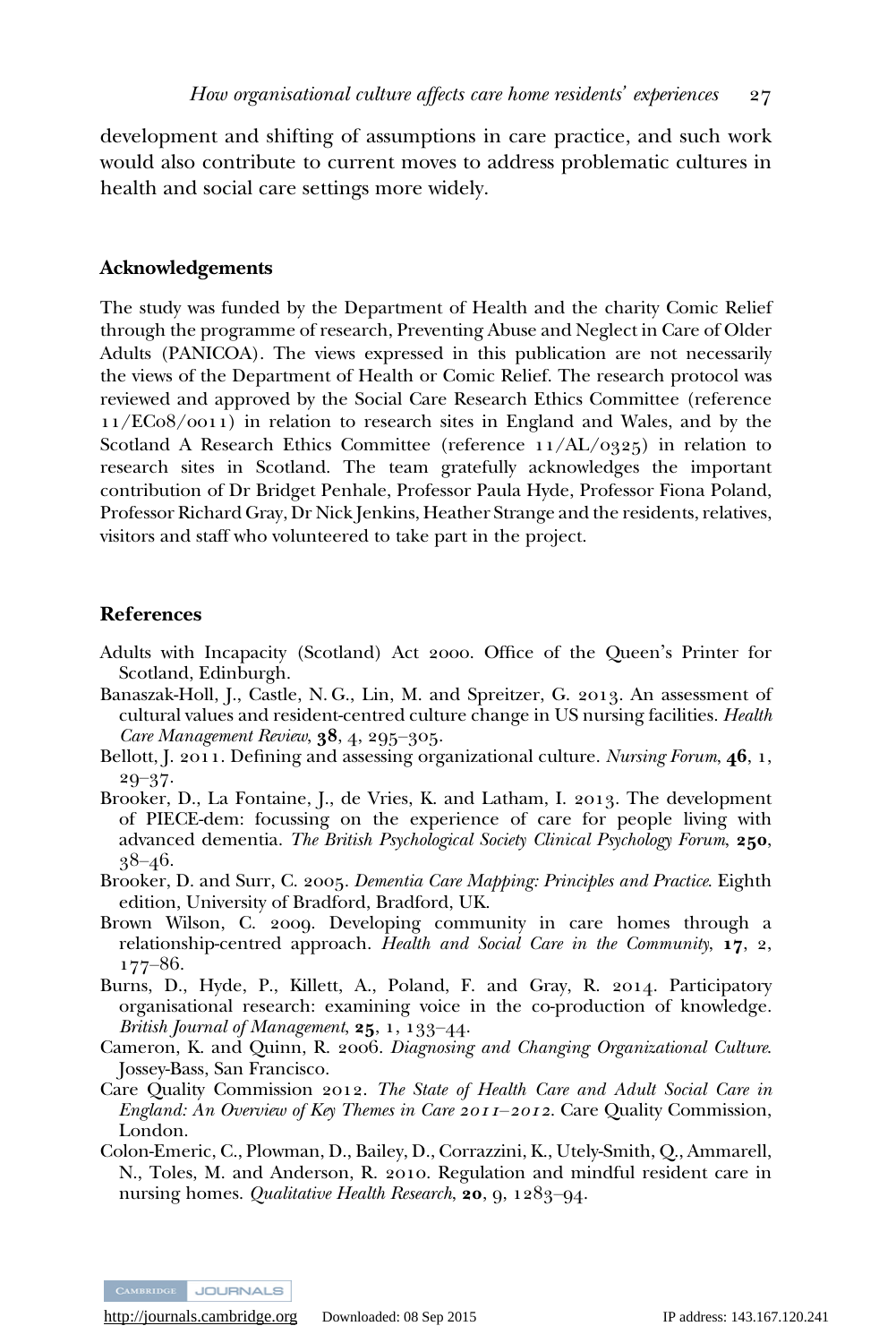- <span id="page-28-0"></span>Commission for Social Care Inspection 2008. See Me, Not Just the Dementia. Commission for Social Care Inspection, London.
- Eisenhardt, K. 1989. Building theories from case-study research. Academy of Management Review, 14, 4, 532-50.
- Eisenhardt, K. and Graebner, M. 2007. Theory building from cases: opportunities and challenges. Academy of Management Journal,  $50, 1, 25-32$ .
- Etherton-Beer, C., Venturato, L. and Horner, B. 2013. Organisational culture in residential aged care facilities: a cross-sectional observational study. PLOS ONE,  $\mathbf{8}$ , 3, e58002.
- Francis, R. 2011. The Mid Staffordshire NHS Foundation Trust Public Inquiry Seminar: The Role of Trust Leadership in Setting a Positive Organisational Culture. Available online at [http://www.youtube.com/watch?v=dwnVE](http://www.youtube.com/watch?v=dwnVE4GPbhs)4GPbhs [Accessed 22 [uly 2013].
- Francis, R. 2013. Independent Inquiry into Care Provided by Mid Staffordshire NHS Foundation Trust January 2005–March 2009. The Stationery Office, London.
- Guba, E. and Lincoln, Y. 1981. Effective Evaluation: Improving the Usefulness of Evaluation Results Through Responsive and Naturalistic Approaches. Jossey-Bass, San Francisco.
- Hancock, R. and Hviid, M. 2010. Buyer power and price discrimination: the case of the UK care homes market. CCP Working Paper, University of East Anglia, Norwich, UK.
- Harrison, R. and Stokes, H. 1992. Diagnosing Organizational Culture. Jossey-Bass/ Pfeiffer, San Francisco.
- Hatch, M. and Cunliffe, A. 2013. Organization Theory, Modern, Symbolic and Postmodern Perspectives. Third edition, Oxford University Press, Oxford.
- Killett, A., Bowes, A., Brooker, D., Burns, D., Kelly, F., La Fontaine, J., Latham, I., O'Neill, M., Poland, F. and Wilson, M. 2013. What Makes a Real Difference to Resident Experience? Digging Deep into Care Home Culture: The CHOICE (Care Home Organisations Implementing Cultures of Excellence) Research Report. Preventing Abuse and Neglect in Care of Older Adults (PANICOA). Available online at [http://www.panicoa.org.uk/](http://www.panicoa.org.uk/sites/default/files/CHOICE_final_report.pdf)  $sites/default/files/CHOICE$  fi[nal\\_report.pdf](http://www.panicoa.org.uk/sites/default/files/CHOICE_final_report.pdf) [accessed  $\alpha$  ]une  $2014$ ].
- Kirkley, C., Bamford, C., Poole, M., Arksey, H., Hughes, J. and Bond, J. 2011. The impact of organisational culture on the delivery of person-centred care in services providing respite care and short breaks for people with dementia. Health and Social Care in the Community,  $19, 4, 438 - 48$ .
- Kitwood, T. 1997. Dementia Reconsidered. Open University Press, Buckingham, UK.
- Kitwood, T. and Benson, S. (eds) 1995. The New Culture of Dementia Care. Hawker Publications, London.
- Kitwood, T. and Bredin, K. 1992. Towards a theory of dementia care: personhood and well-being. Ageing  $\mathcal{E}$  Society, 12, 3, 269–87.
- Lee-Treweek, G. 1997. Women, resistance and care: an ethnographic study of nursing auxiliary work. Work, *Employment and Society*,  $11, 1, 47-63$ .
- Mental Capacity Act 2005. Her Majesty's Stationery Office, London.
- Meyer, J. and Owen, T. 2008. Calling for an international dialogue on quality of life in care homes. International Journal of Older People Nursing,  $3, 4, 291-4$ .
- Morse, J., Barrett, M., Olson, K. and Spiers, J. 2000. Verification strategies for establishing reliability and validity in qualitative research. *International Journal of* Qualitative Methods,  $1, 2, 13-22$ .
- National Care Homes Research and Development Forum 2007. My Home Life – Quality of –Life in Care Homes: A Review of the Literature. National Care Homes Research and Development Forum, London.
- National Health Service England 2013. Compassion in Practice, Our Culture of Compassionate Care. National Health Service England, London.

 $CAMBRIDGE$ **JOURNALS** 

<http://journals.cambridge.org> Downloaded: 08 Sep 2015 IP address: 143.167.120.241